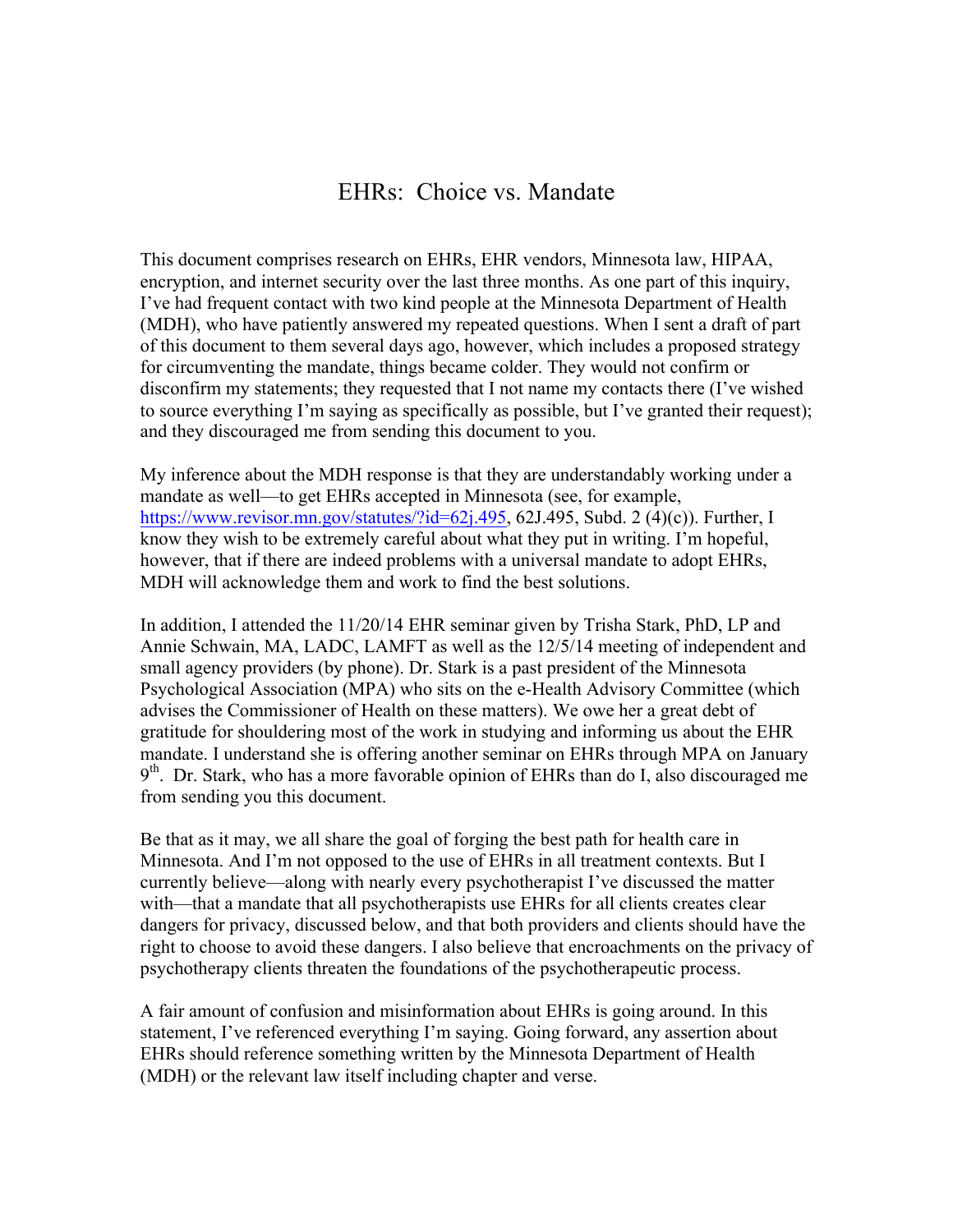Obtaining answers to the really central questions I have about EHRs has been mindnumbingly difficult. Where I'm wrong, please enlighten me. If I'm quoting you, please correct me when I've misconstrued what you've said. This statement is being sent to all licensed psychologists in Minnesota as well as to the people at the Minnesota Department of Health, who I hope will also respond to this document. I'm also searching for ways to get this statement out to all the other licensed psychotherapists in Minnesota.

At the bottom line, I believe the security issues I will describe greatly skew the risk/benefit ratio of EHRs towards the extreme risk side.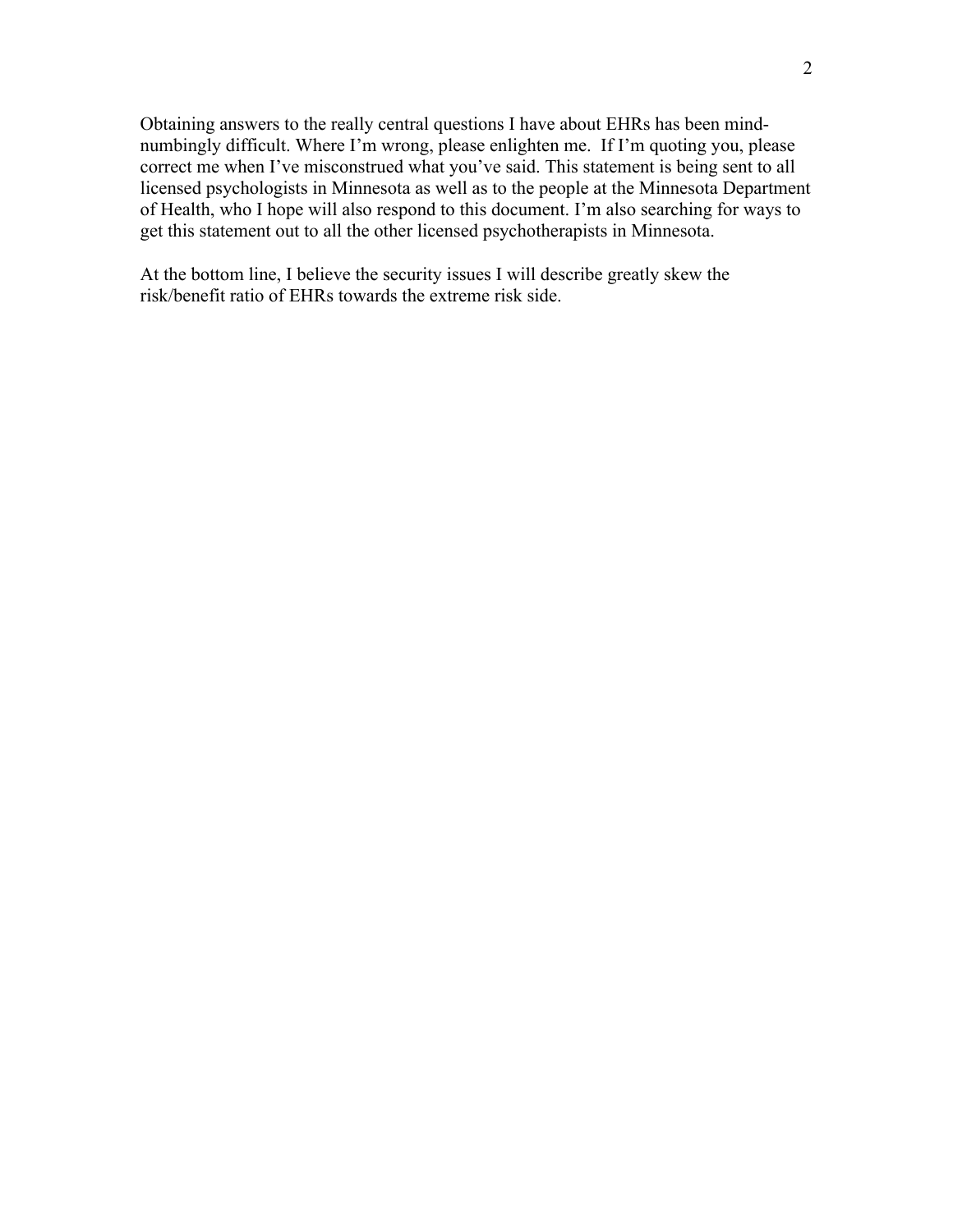# Outline

| What is an EHR?<br>$\circ$                                                           |
|--------------------------------------------------------------------------------------|
| Interoperability<br>$\circ$                                                          |
| You apparently don't have to have an EHR by January 1st<br>$\circ$                   |
| The federal government is not mandating that psychotherapists use EHRs<br>$\circ$    |
| The best and possibly only way for smaller practices to obtain an EHR<br>$\circ$     |
| It may or may not be possible to keep psychotherapy notes off the EHR<br>$\circ$     |
| What information must go on an EHR?<br>$\circ$                                       |
| The 12/5/14 meeting for independent and small agency providers<br>$\circ$            |
| Including any psychotherapy information on the EHR is of questionable<br>$\circ$     |
| benefit to a client relative to privacy concerns                                     |
| When will the information on a client's EHR be accessible to other health<br>$\circ$ |
| care providers without client consent?                                               |
|                                                                                      |
| It appears that the Minnesota Department of Health (MDH) considers that<br>$\circ$   |
| the mandate applies to all                                                           |
| What about clients who pay out of pocket?<br>$\circ$                                 |
| Is there a way around the mandate?<br>$\circ$                                        |
| <b>Informed Consent</b><br>$\circ$                                                   |
|                                                                                      |
| o Privacy vs. security: definitions                                                  |
| Psychotherapy requires not just privacy but the <i>feeling</i> of privacy<br>O       |
| Psychotherapy information cannot be treated like medical information<br>$\circ$      |
| Evidence that EHRs appear to affect patient self-disclosure<br>$\circ$               |
| Medical identity information is a prime target for theft<br>$\circ$                  |
|                                                                                      |
| Encryption<br>$\circ$                                                                |
| Audit logs<br>$\circ$                                                                |
| Data Segmentation<br>$\circ$                                                         |
| Annual updates of security procedures<br>$\circ$                                     |
|                                                                                      |
| Potential access by many<br>$\circ$                                                  |
| Stolen passwords<br>$\circ$<br>Malware                                               |
| $\circ$<br>"As secure as online banking"                                             |
| $\circ$<br>The year of the data breach<br>$\circ$                                    |
| HHS's prescription for "secured PHI" isn't reassuring<br>$\circ$                     |
| Breaches of personal information appear to be increasing<br>$\circ$                  |
| Are EHRs Crucial to Providing Clients with the Best Possible Treatment? 21           |
| The Unique Value of Smaller Psychotherapy Practices 22                               |
|                                                                                      |
|                                                                                      |
|                                                                                      |
|                                                                                      |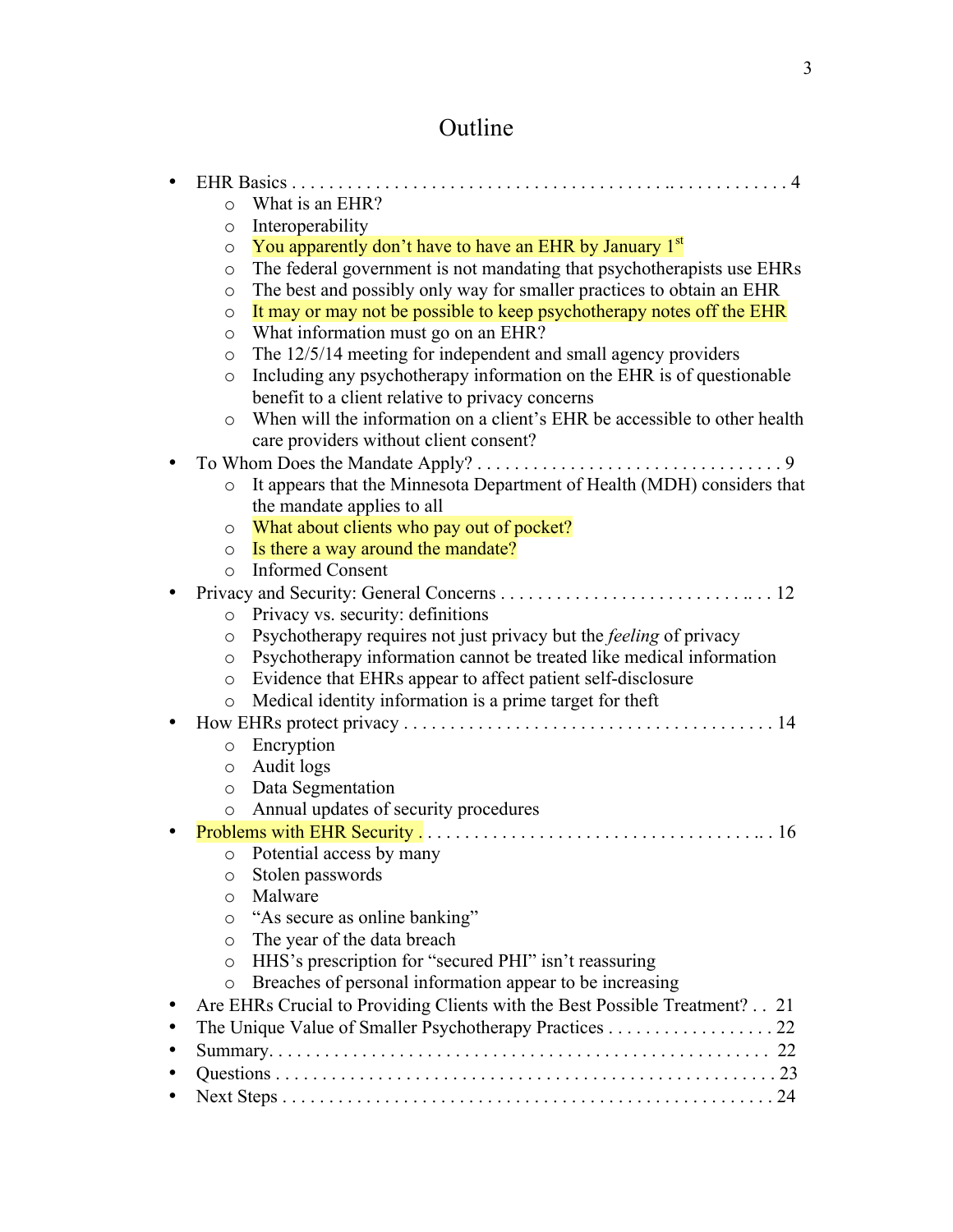## EHR Basics

What is an EHR? "An electronic health record (EHR) is a digital version of a patient's paper chart. EHRs are real-time, patient-centered records that make information available instantly and securely to authorized users. . . . EHRs are built to share information with other health care providers and organizations – such as laboratories, specialists, medical imaging facilities, pharmacies, emergency facilities, and school and workplace clinics – so they contain information from all clinicians involved in a patient's care" (http://www.healthit.gov/providers-professionals/faqs/what-electronic-health-record-ehr).

An EHR records information about your evaluation, treatment planning, and session-tosession work with a client. This record resides on the internet and is thus potentially accessible in emergencies or by other health care professionals involved in a patient's treatment. At least part of it is accessible by a client. It is intended to improve communication between all health care professionals, helping them obtain a fuller, legible picture of a patient's health concerns.

EHRs appear to be particularly helpful to physicians, making it possible to reduce costs associated with storage, retrieval and transcription of patient files; obtain lab results rapidly; prevent duplication of services and diagnostic tests; avoid harmful medication interactions; communicate prescriptions legibly, and speed billing, among many other things. All of a patient's health information is available in one place, facilitating decision making about diagnosis and treatment. EHRs also allow tracking health care across large groups of patients. The best statement I've found regarding the purpose and value of EHRs is at http://www.healthit.gov/providers-professionals/benefits-electronic-healthrecords-ehrs.

EHRs can also be a convenience to patients. If you switch ophthalmologists or ENTs, it's nice to have your records automatically follow you.

Interoperability. EHRs involve your client data being stored in the cloud, potentially available to other health care providers on the internet. The "interoperability" requirement for EHRs stipulates that required data can be exchanged "across systems and organizations . . . using standards for exchange and by connecting to a State-Certified Health Information Exchange Service Provider" (p. 2, http://www.health.state.mn.us/ehealth/hitimp/2015mandateguidance.pdf). That is, the data on your EHR must be automatically readable and storable into someone else's EHR.

You apparently don't have to have an EHR by January  $1<sup>st</sup>$  (per 11/20/14 Stark/Schwain seminar; I did not confirm this with MDH). Most vendors aren't up to speed on psychotherapy EHRs yet. Dr. Stark stated that at this point, we should write a paragraph on our next steps regarding implementing EHRs but that we may not be expected to have one in place for one or two years. Further, the Minnesota Department of Health (MDH) has stated that for now, there is no penalty for not having an EHR (p. 1,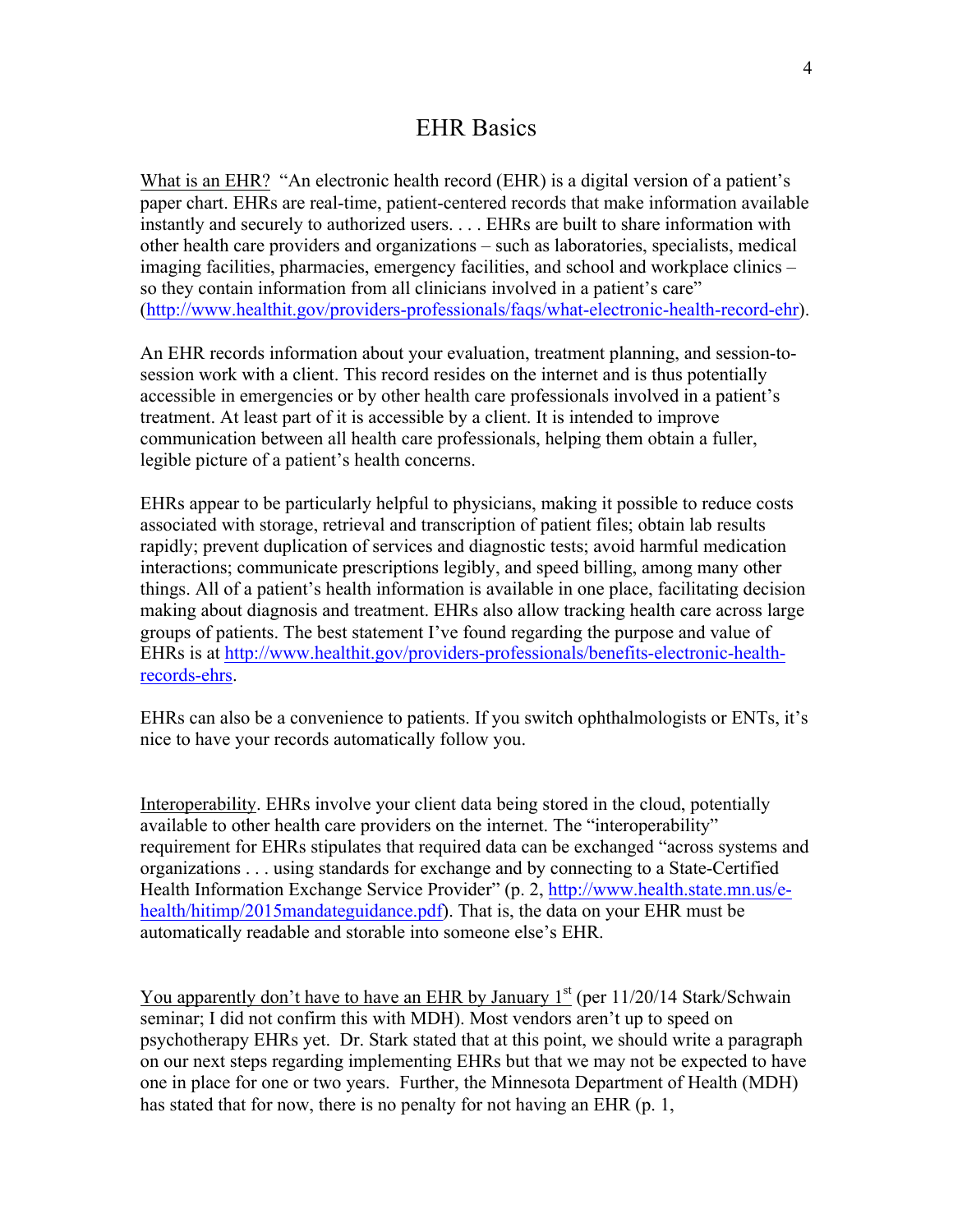http://www.health.state.mn.us/e-health/hitimp/2015mandateguidance.pdf). The fact that this initiative is well behind schedule means that there is time to work to modify the law before it takes full effect.

The federal government is not mandating that psychotherapists use EHRs. In fact, it is not actually mandating EHR use for anyone. Rather, it is penalizing Medicare/Medicaid providers who do not adopt EHRs by reducing compensation 1% per year (http://www.healthit.gov/providers-professionals/faqs/are-there-penalties-providers-whodon%E2%80%9A%C3%84%C3%B4t-switch-electronic-health-record). Minnesota's mandate appears to be unique in the country—in being a mandate, in requiring all providers to comply, and in applying across compensation types—that is, whether a provider receives Medicare/Medicaid, private insurance, or out-of-pocket compensation (more on this under "To Whom Does the Mandate Apply?" below).

The Minnesota legislature, though well intentioned, has gone far beyond the "nudge" principle that has usefully informed much government strategy lately and that essentially involves small pushes in desired directions that still allow choice (http://www.apa.org/monitor/2014/12/cover-coaxing.aspx) to one that is purely authoritarian.

The best and possibly only way for smaller practices to obtain an EHR solution is through web portal products, from which one downloads client files as needed, updates them, then stores them in the cloud. This was stated in the 11/20/14 seminar. Client data are stored via the internet and backed up by your EHR vendor. Any needed programming updates are handled automatically by the vendor. Ronald Manke of NJ-HITECH was paraphrased as saying that "most small practices lack the technical expertise to deal with the manifold challenges of operating an EHR system onsite" (http://www.ihealthbeat.org/insight/2013/physicians-divided-on-cloudbased-ehrs). Apparently onsite solutions would also be prohibitively expensive for a small provider.

But if you don't have an onsite solution, one added risk is that your client files are no longer in your possession. According to hl7standards.com: "Full Circle Health Care in Maine purchased an EHR from HealthPort in 2010. Originally the maintenance fees were \$300 a month. A few months later CompuGroup Medical purchased HealthPort and increased the maintenance fees to \$2,000 a month. The practice protested the price increase and claimed CompuGroup failed to deliver hardware upgrades that had been paid for. The parties spent several months arguing and for 10 months the practice did not pay its maintenance bills. Finally in July, CompuGroup shut off the practice's access to its medical records" (http://www.hl7standards.com/blog/2014/10/21/ehrs-first-do-noharm/).

Other problems may arise. What happens to your scheduled session and pre-session review when your internet service provider is having a bad day or hour? How much will costs increase over time once a vendor has you as a customer? If you decide you want to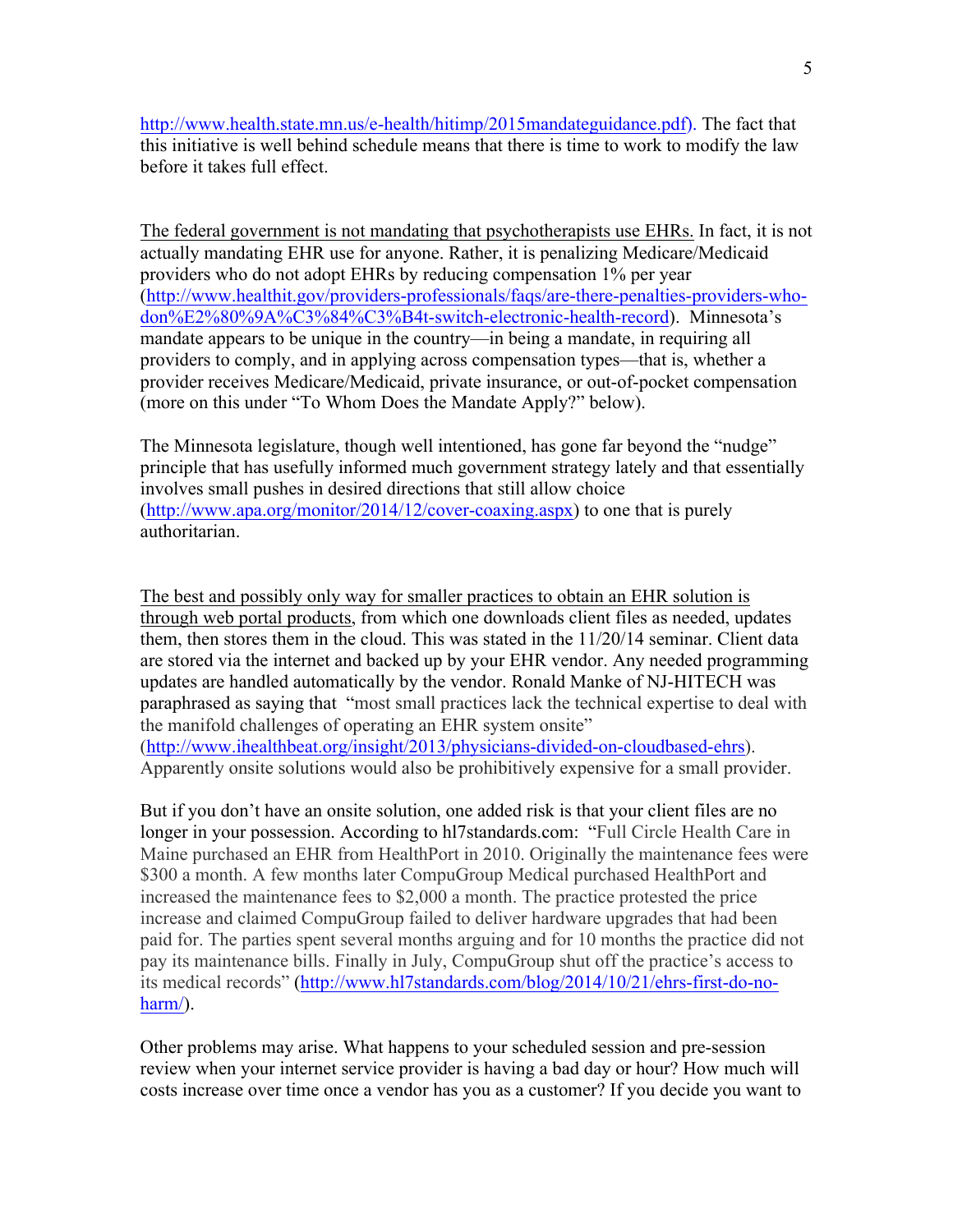switch vendors, transferring all your client files from one EHR format to another, how difficult and expensive will this be three years down the road? Possibly very easy because of "interoperability"? Possibly not. There are numerous possible problems here, though many solvable.

It may or may not be possible to keep working psychotherapy notes off the EHR, for example in handwritten form. To review: "psychotherapy notes" are defined as "notes" recorded (in any medium) by a health care provider who is a mental health professional documenting or analyzing the contents of conversation during a private counseling session or a group, joint, or family counseling session and that are separated from the rest of the individual's medical record" (p. 76,

http://www.hhs.gov/ocr/privacy/hipaa/administrative/combined/hipaa-simplification-201303.pdf).

Dr. Stark has stated that it will be possible to keep psychotherapy notes off the EHR (11/20/14 seminar). I can't find anything in the law that contradicts this, although I can't find a clear written statement confirming it, either in law or from the MDH. It would be inconvenient to keep notes in two places, but doing so may be a measure of privacy protection. An individual at MDH has mentioned to me informally that some of the national EHR advocates are pushing to have everything on the EHR. This may therefore be a slippery slope.

What information must go on an EHR? This question is apparently still being decided. HIPAA defines the following information as separate from "psychotherapy notes": "*Psychotherapy notes* excludes medication prescription and monitoring, counseling session start and stop times, the modalities and frequencies of treatment furnished, results of clinical tests, and any summary of the following items: Diagnosis, functional status, the treatment plan, symptoms, prognosis, and progress to date" (p.76, http://www.hhs.gov/ocr/privacy/hipaa/administrative/combined/hipaa-simplification-201303.pdf). Presumably this information would go on the EHR.

The 11/20/14 seminar handout (p.8) lists the following under "What should be in the Mental Health Information Set?": evaluations, assessments, cognitive impairments, trauma history, commitment status, danger to self or others, substance abuse, contact information for all providers, medication list, psychiatric advance directive, diagnosis, procedure codes, treatment plans, and problem lists.

Some psychotherapy clinics in the Twin Cities have already adopted EHRs. A colleague who works at one has listed for me the information their EHRs include (at this writing, he hadn't yet reached the CEO to ask permission to name the clinic):

- summary review—diagnosis, test results (clients take a PHQ-9 at each visit)
- mental health symptom checklist: 15 possible symptoms include sleep disturbance, appetite, ruminations, compulsions, etc.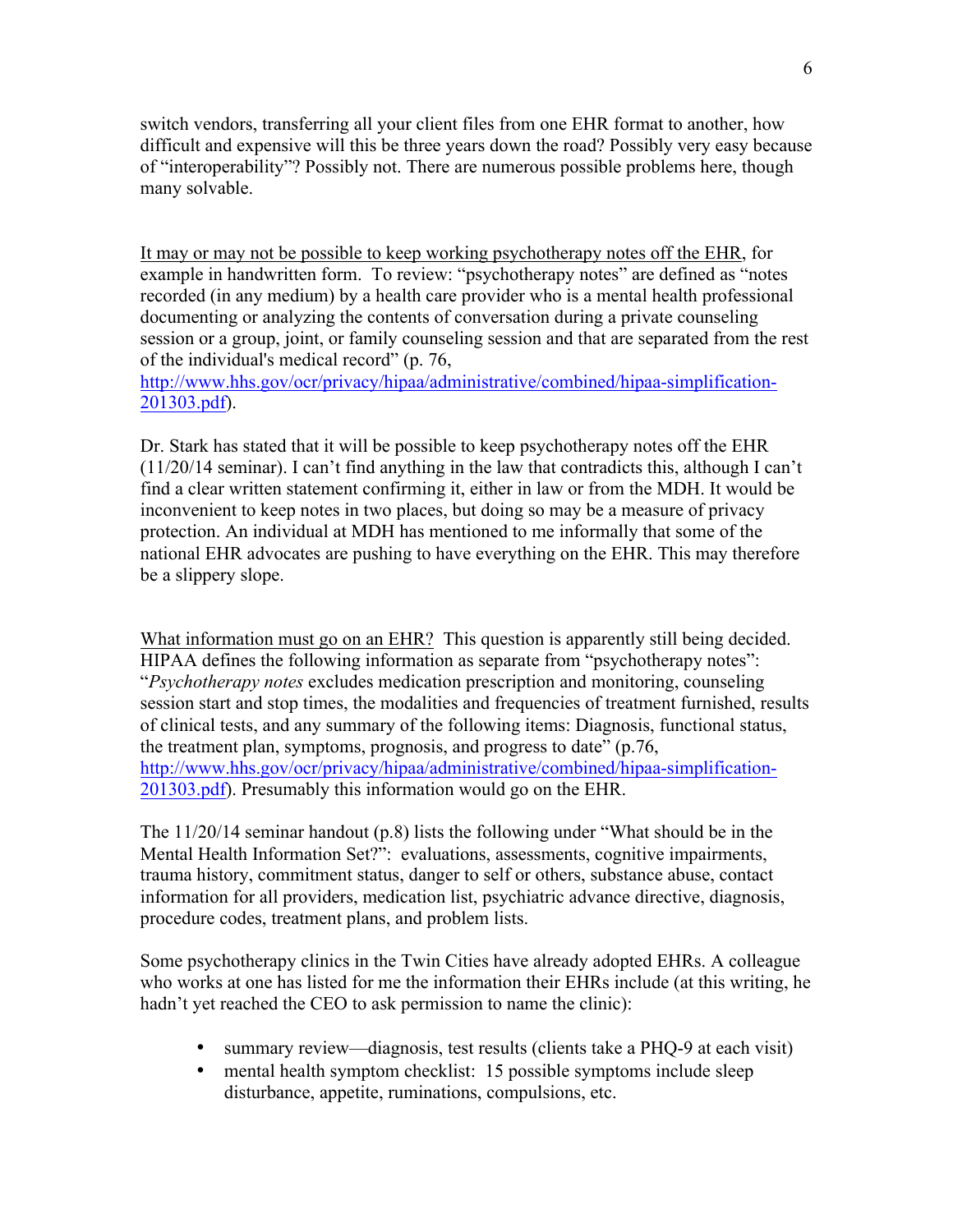- mental status exam: affect, appearance, attention, attitude, mood, insight, judgment, orientation, thought process (circumstantial, disassociation, etc.)
- functional impairment: problems or challenges in vocation, self-care, finances, housing
- risk factors for chemical health: suicidal ideation (thoughts, attempts); homicidal ideation, self harm, tobacco use, substance abuse
- progress notes
- visit summary

The 12/5/14 meeting for independent and small agency providers was concerned with what limited information might go on a Continuity of Care Document, although not with what information would go on the EHR itself. This meeting—facilitated by Dr. Stark and James Dungan-Seaver, IT manager, Hamm Clinic and attended by 43 psychotherapists was intended to "reach an agreement among those present on what specific client mental health information should be available for health information exchange" (10.22.14) circular announcing the meeting).

Dr. Stark stated to me in a 12.12.14 email that the information under discussion was a smaller part of the total information that would be on the EHR. An MDH contact explained to me in a 12.12.14 email that the meeting was about "a limited data set of information that BH [behavioral health] providers in Minnesota would include in a BH CCD-A [Continuity of Care Document Architecture], should that be developed." A CCD, containing information extracted from the EHR, summarizes important healthcare information for communication with other providers. It is useful, for example, in emergency situations as well as future treatment. The meeting facilitators planned to submit a memorandum summarizing the meeting results to the eHealth Advisory Committee, which makes recommendations to the Minnesota Commissioner of Health regarding e-health matters.

A common argument for EHRs is that in certain situations, psychological information might be useful to ER personnel. The preparatory materials for the 12/5/14 meeting offered an "Emergency Room Scenario" for possible discussion and stated: "The most compelling case in favor of sharing health information invokes an emergency room scenario."

The scenario described a single woman brought by ambulance to an ER who then had a heart attack. Coming out of surgery or out of a post-surgical medically induced coma, would ER providers find it useful to have mental health information such as pre-crisis diagnoses and functional/cognitive status? My discussions with a neurologist and a cardiology nurse practitioner suggested that the main post-surgery concerns regarding mental status would be to bring the patient out of delirium if present. Rehab would later find it useful to know pre-status cognitive/functional status, but this information would not be needed rapidly. And surely if cognitive/functional status were significantly compromised pre-crisis—i.e. useful as benchmarks in a rehab setting—they would be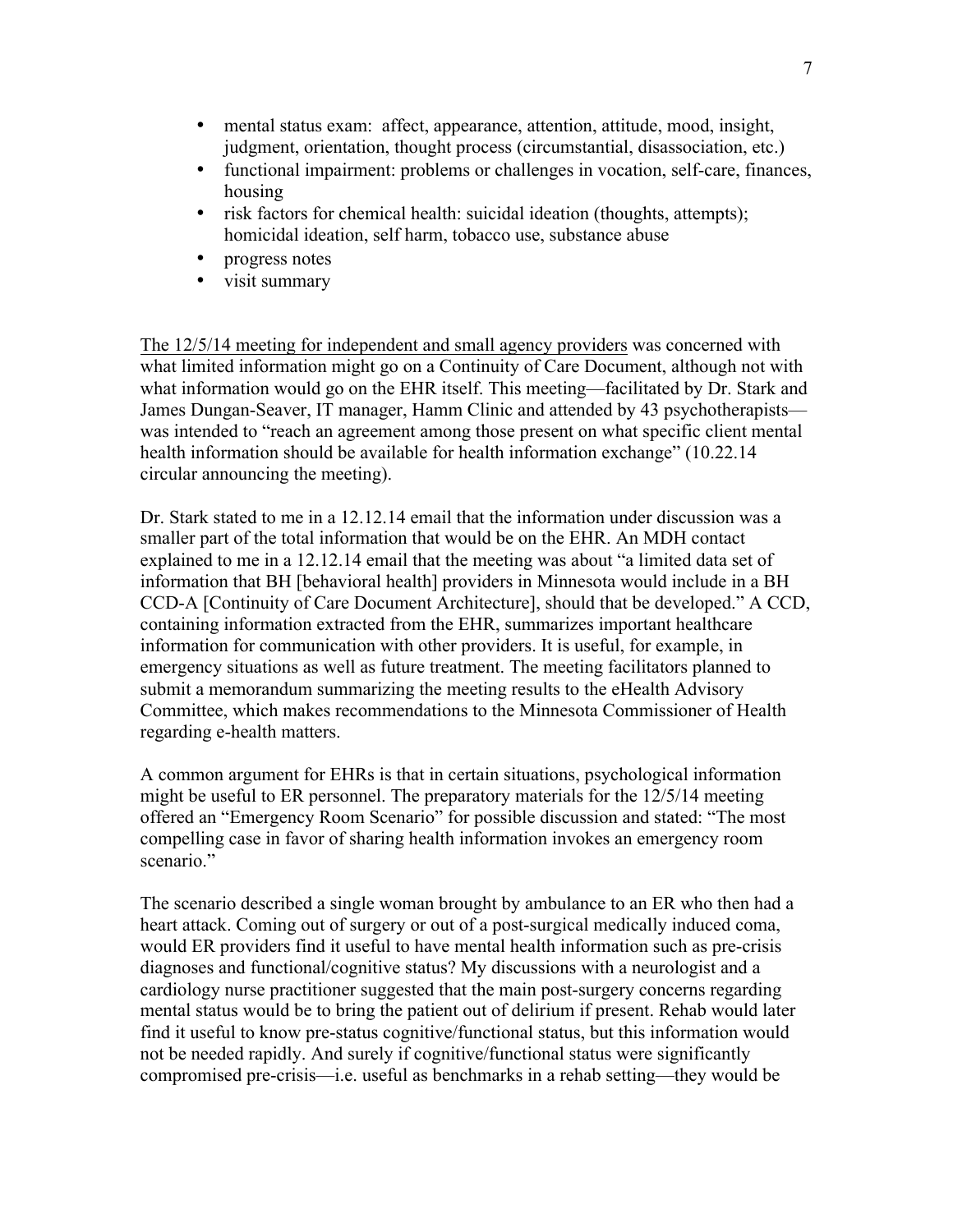part of any medical EHR. I'm unaware of any imminent need for information from a psychologist in this example unless he or she prescribed medication.

There may be better examples of a true need for psychological information in emergency situations. But possible risks associated with absence of psychological information on EHRs in rare emergency cases must be weighed against risks to the privacy of *all* psychotherapy clients, discussed below.

Including psychotherapy information on the EHR is of questionable benefit to a client relative to privacy concerns. In my experience and that of other experienced psychotherapists with whom I've spoken, psychotherapy information on EHRs is typically of questionable interest to other health care providers—unless one is working within an integrated care setting such as pain, rehabilitation, primary care, or multidisciplinary psychiatric clinics. In addition, adult clients are capable of remembering and when necessary bringing any useful medical information to psychotherapy sessions (they will in fact be able to access much of it themselves via EHRs). Again, the occasional added benefit of being able to view such information on the EHR ourselves is greatly outweighed, in my opinion, by sacrifices to the security of a client's private information.

When will the information on a client's EHR be accessible to other health care providers without client consent? In my reading, Minnesota law states that patient information is available without consent only in an emergency (2007 Minnesota Session Laws, Chapter 147, Article 10, 144.293 https://www.revisor.mn.gov/laws/?id=147&year=2007).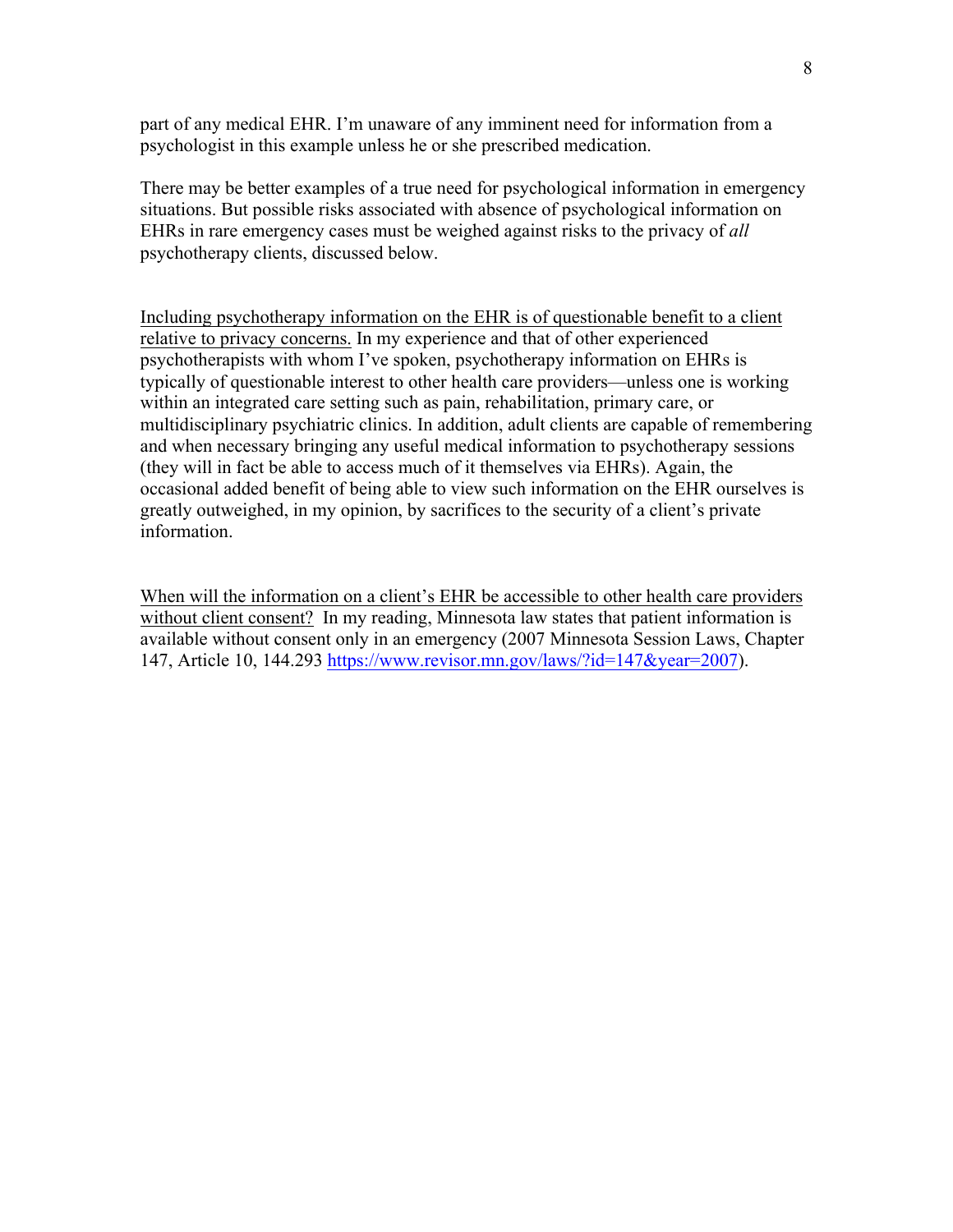### To Whom Does the Mandate Apply?

It appears that the Minnesota Department of Health (MDH) considers that the mandate applies to all, even those who have a fee-for-service practice, only do life coaching, etc. The law mandates that all "health care providers" have EHRs, according to the MDH's *Guidance for Understanding the Minnesota 2015 Interoperable EHR Mandate* (p. 4) (http://www.health.state.mn.us/e-health/hitimp/2015mandateguidance.pdf). As explained there, the law itself stipulates that "health care provider" includes an individual who provides health care services "for a fee" and is "eligible for reimbursement under the medical assistance program." The law goes on to widen this definition:

"For a fee" includes traditional fee-for-service arrangements, capitation arrangements, and any other arrangement in which a provider receives compensation for providing health care services or has the authority to directly bill a group purchaser, health carrier, or individual for providing health care services. For purposes of this subdivision, "eligible for reimbursement under the medical assistance program" means that the provider's services would be reimbursed by the medical assistance program if the services were provided to medical assistance enrollees and the provider sought reimbursement, or that the services would be eligible for reimbursement under medical assistance except that those services are characterized as experimental, cosmetic, or voluntary [underline mine].

The (awkward) phrasing of the last clause, and especially the word *voluntary*, greatly widens the definition of health care provider—essentially including everyone—at least as stated by an individual at MDH in a 10.27.14 phone contact.

The footnote on p. 3 of MDH's *Guidance* may widen the definition of health care provider still further, even to those who do not charge for services, although the phrasing may have other interpretations: "MDH understands the §62J.03 portion of the 2015 Interoperable EHR Mandate to include any health care provider who provides a service that could be reimbursed by Medical Assistance or MinnesotaCare, whether or not the provider accepts these patients or accepts payment for the service."

The wide definitional sweep is curious. If EHRs are about reducing costs, why would life coaches and others who do work outside the medical model be required to have EHRs, given that no government agency or health insurance provider pays for such work? Perhaps it is thought that information from their work would inform medical care or vice versa, but this is certainly a stretch.

Interestingly, the definition of "health care provider" was created in 1993 (1993 MN Session Laws, Chapter 345, Article 6, Section 1, Subd 8) (https://www.revisor.mn.gov/laws/?id=345&year=1993&type=0) and the mandate that all "health care providers" must have EHRs was created in 2007 (MN Session Laws, Chapter 147, Article 15, Section 2, Subdivision 1 (https://www.revisor.mn.gov/laws/?id=147&year=2007&type=0). In all this complexity,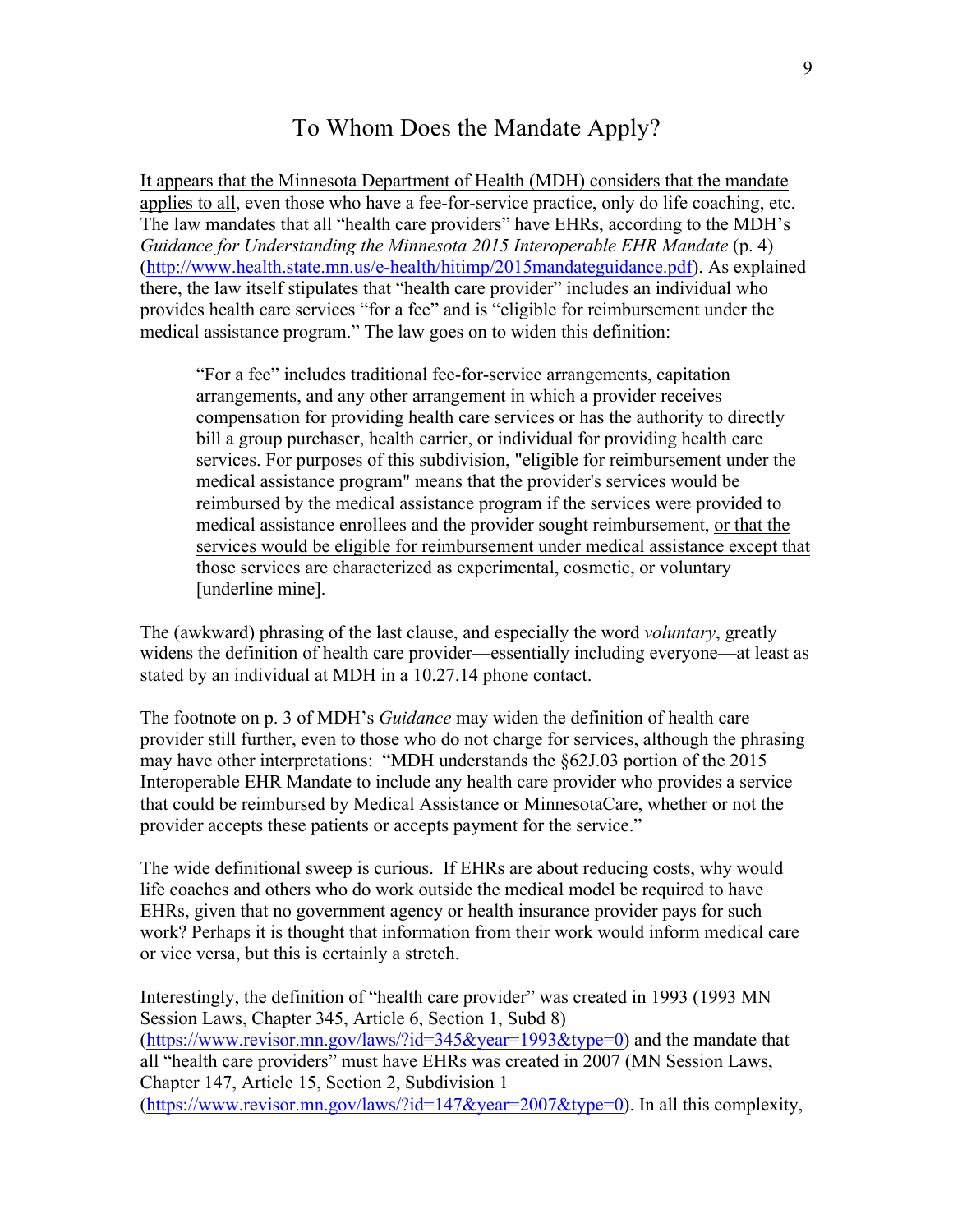were legislators able to appreciate the full meaning of their mandate? (And could legislators in 2007 anticipate the security problems on the 2014 internet?)

What about clients who pay out of pocket? It was stated at the 11/20/14 seminar that the one exception to the mandate is for clients who pay out of pocket, who may keep their information off of an EHR. What does the law say? The only HIPAA reference I can find regarding out-of-pocket payments states that individuals who pay this way may deny their provider permission to share information with the individual's health plan. Apparently the information could still be on an EHR but would not be communicated to the health plan. This is in HITECH Act Section 13405(a) (see http://www.hipaasurvivalguide.com/hitech-act-13405.php). I've found nothing in writing from MDH suggesting that clients who pay out of pocket are exempt from having an EHR—in fact just the opposite as noted in the section just above.

By the way, a participant at the 11/20/14 seminar reported that an attorney had stated that clients with insurance cannot opt to pay out of pocket and that a provider allowing this would be seen as committing fraud by the health plan. This appears to be untrue. As stated in the above paragraph, HIPAA gives permission for just such a situation. Clients paying out of pocket can keep their treatment hidden from their health plans, and providers must respect their wishes.

I believe it was also stated at the 11/20/14 seminar that if clients choose not to have a psychological EHR, they cannot have a medical EHR either. This also appears to be untrue. This assertion may have to do with Minnesota law concerning the record locator service, an online index that points a provider to a patient's health records (2007 Minnesota Session Laws, Chapter 147, Article 10, 144.291, Subd. 2(i) at https://www.revisor.mn.gov/laws/?id=147&year=2007). But this law states that patients may exclude all their information from the record locator service or just have "a specific provider contact excluded" (144.293, Subd. 8(d)). In any case, excluding information from a record locator service isn't the same as choosing not to have an EHR—one might still have an EHR. Finally, in a 12/5/14 phone conversation, an MDH contact also confirmed that nothing prevents a patient from having a medical EHR.

If all of the information and inferences above are true, it's possible that all psychotherapists must maintain an EHR for all clients, but if there were indeed exceptions to this statement, their clients could still have medical EHRs.

Is there a way around the mandate? An excerpt follows from my 12/8/14 email to an MDH contact [for the HIPAA Privacy Rule 164.522 alluded to in the email, see http://www.hipaasurvivalguide.com/hipaa-regulations/164-522.php]:

I see that an individual [client] does have the right to request information not be disclosed. The provider may but does not have to agree to this restriction . . . . This is in the [HIPAA] Privacy Rule, 164.522.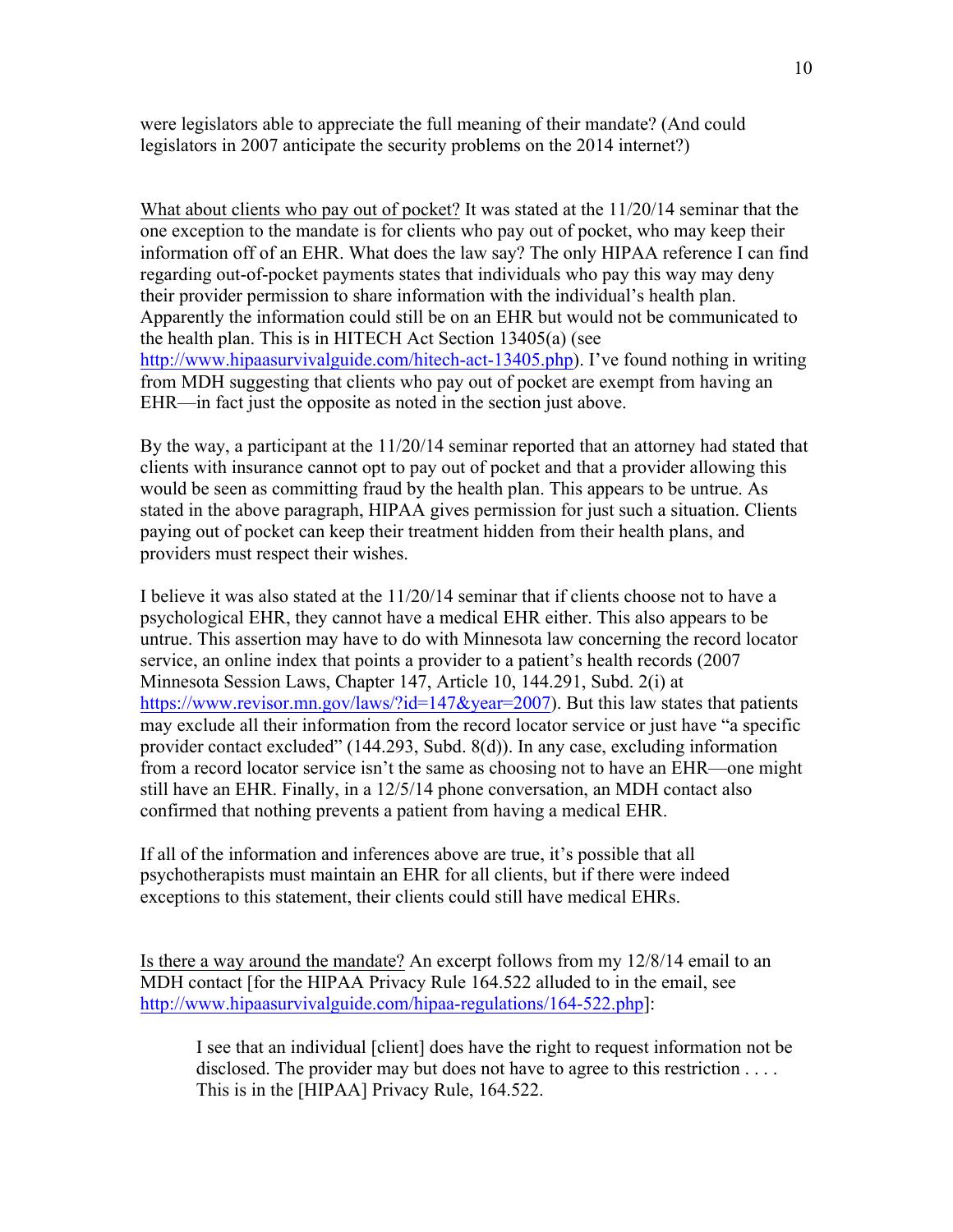One way—the simplest way—to ensure that this information is safely kept undisclosed would be to refrain from putting it on an EHR in the first place. I can't find anything in law that states that: 1) an individual cannot ask for all information to be kept off an EHR or 2) a provider may not agree to such a request, though a provider could certainly refuse. If such a request were agreed to, informed consent would naturally be given—i.e. the provider would discuss costs/benefits of this decision.

It seems to me that such a request would fall within the larger right of an individual to consent or not to any medical or psychological treatment as well as the right to determine one's own level of privacy. An obvious example might be a famous person, but any person should certainly have choice in this matter.

I'm curious if there is anything in law that contradicts what I'm saying?

My MDH contact replied that my questions required legal review and that upcoming MDH workgroups may consider such questions. I hope they will do so. I respect their need to be precisely careful about what is communicated. Be that as it may, shouldn't *any* client, paying out of pocket or not, have the right to keep his or her private information off an EHR? And shouldn't any provider have the right to grant such a request? If so, when a provider refused such a request, the client could choose to look for help elsewhere. What health plans may or may not eventually have the right to say about this issue may be another question.

Informed consent. One of the great ethical precepts, written into our board rules, is informed consent. If we give thorough informed consent about the security dangers of EHRs (covered below), it seems to me that many if not most psychotherapy clients would refuse to grant permission to use them. In some treatment contexts, however, such as integrated care in which a psychologist works with multiple health care disciplines, the risk/benefit ratio for EHRs rebalances. A psychotherapist working in such contexts might conceivably refuse to see a client who refuses to have an EHR or simply be unable to conveniently grant a request to have documentation kept elsewhere—leaving it up to the client to decide whether to proceed. Working in private practice, I would like to refuse to see clients who wish to have a psychotherapy EHR (pending confirmation of legality by MDH or legal consultation) because the security problems I see with them are so great.

On 12.16.14, I sent an earlier draft of this whole section, "To Whom Does the Mandate Apply?" to my contacts at MDH to examine in order to confirm or disconfirm my quotes of them and ascertain I wasn't passing on misinformation. Unfortunately, they would not do so, but in any case assertions made about EHRs should be grounded in more formal, written statements from MDH or in the law itself.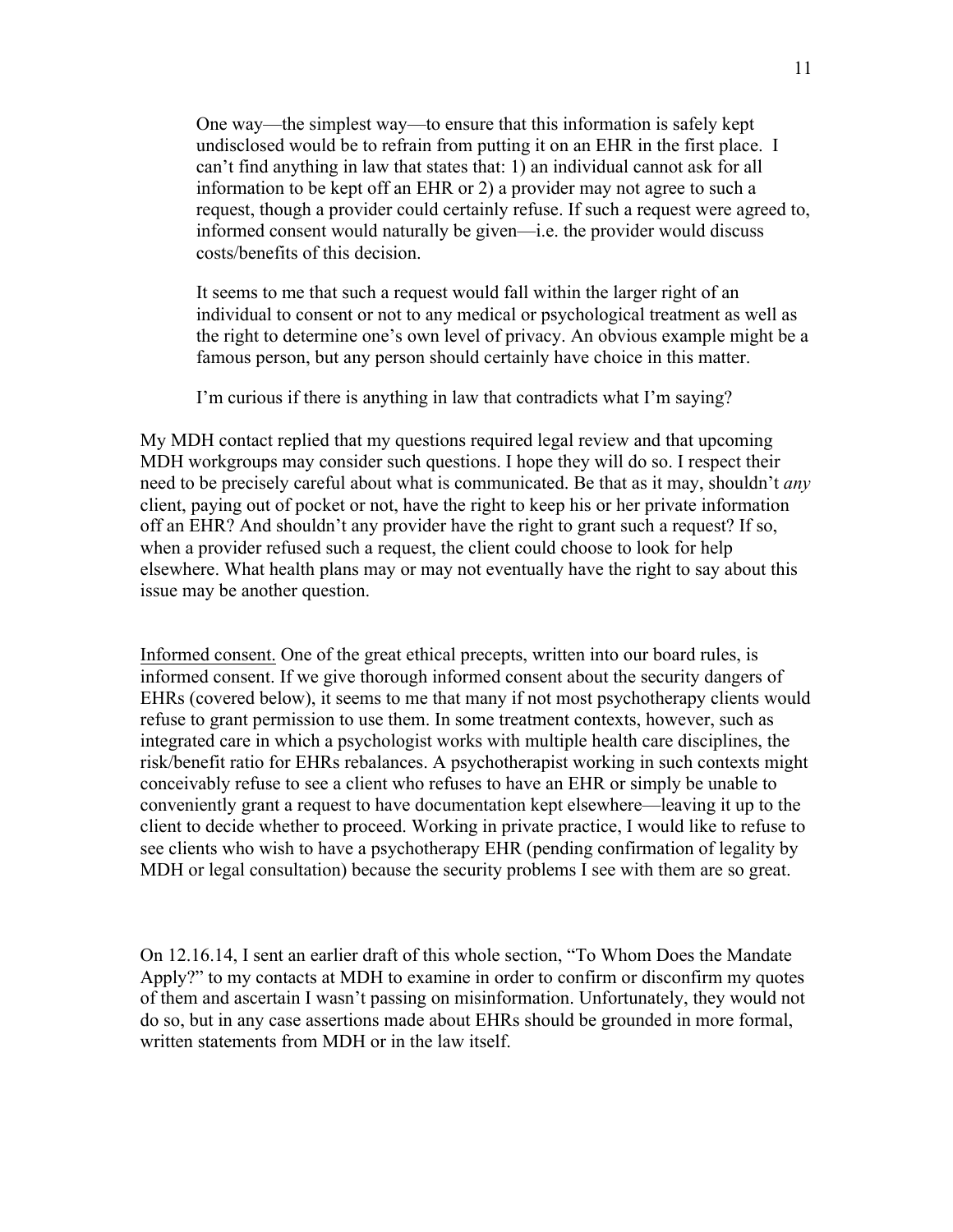## Privacy and Security: General Concerns

Privacy vs. security: definitions.

- "Security or Security measures encompass all of the administrative, physical, and technical safeguards in an information system" (http://www.hipaasurvivalguide.com/hipaa-regulations/164-304.php)
- Although HIPAA has a Privacy Rule, I couldn't find a HIPAA definition of privacy. For our purposes, I think we can say, "The ability to choose to keep personal information from the view of others."

Strong evidence exists, outlined below, that the security of information in the cloud is very uncertain. The idea that security there is anything close to that of your locked file cabinet appears deeply flawed. Marla Durben Hirsch of FierceEMR has warned that consumers are "going to wake up and realize how vulnerable EHRs can be to privacy and security breaches. It's unfortunately much easier for electronic patient records to be lost, stolen or hacked than paper records, and when a breach occurs, it usually affects many more records at a time. It's also harder to protect electronic patient records when they're stored or accessible in the cloud or via third-party health information exchanges, where the provider has less control over what safeguards are being taken with his/her patients' data" (http://www.fierceemr.com/story/patients-withholding-info-ehrs-has-far-reachingconsequences/2014-07-30).

Psychotherapy requires not just privacy but the *feeling* of privacy, which is why we have strict laws and board rules about it. To engage in psychotherapy freely and openly, clients must feel completely safe regarding their privacy. We give them informed consent so they have control over their privacy. We erect sound barriers. We warn them about the dangers of unencrypted email. The idea of personal information floating in the cloud threatens the sanctuary of psychotherapy.

A September, 2013 Pew Research Center survey found that "Sixty-six percent of U.S. Internet users polled believe current laws aren't good enough to protect people's privacy online" (http://www.bloomberg.com/news/2013-09-06/nsa-code-cracking-puts-googleyahoo-security-under-fire.html). How much will this level of insecurity bleed into sensitivity about EHRs and therefore into the psychotherapeutic relationship itself?

How will clients feel about psychological diagnoses or even their contact with a psychotherapist being potentially discoverable on the internet, not to mention a wealth of other psychological information? Many clients, in my experience, are uncomfortable with me even contacting their physicians. (This concern is also described in Richards, M.M., Electronic medical records: Confidentiality issues in the time of HIPAA, *Professional Psychology: Research and Practice*, 2009, 550-56.)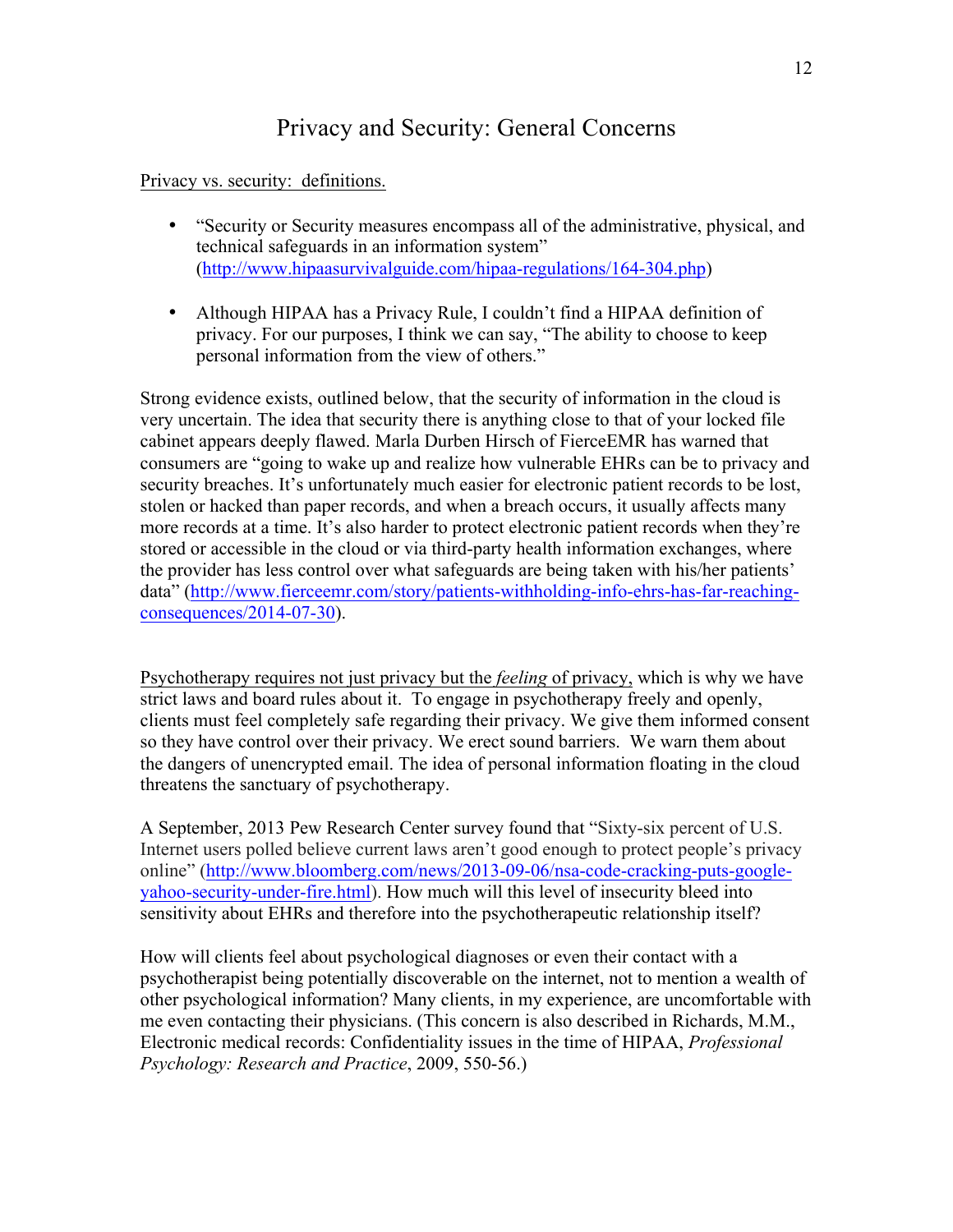Psychotherapy information cannot be treated like medical information. People are understandably sensitive about their medical privacy (see next section), but far more so about their psychotherapeutic privacy. Calling us all "health care providers" and applying the same rules across the board is problematic. There is currently a push to include psychologists in Medicare's "physician" definition, which is great in some respects, but in practice we're different from each other. Indeed, psychotherapists have generally had greater concerns about privacy and confidentiality long before the advent of HIPAA. Privacy is foundational to the work of psychotherapy, which is built on trust.

Evidence that EHRs appear to affect patient self-disclosure. A July 2014 study in the *Journal of the American Medical Informatics Association* "suggests that patients are withholding information from their health providers because of privacy and security concerns related to electronic health records. . . . The researchers analyzed a nationally representative sample from the 2012 Health Information National Trends Survey . . . and found that about one in eight patients—close to 13 percent—have withheld information from a physician for privacy or security reasons. A multivariate analysis of the results found a correlation between patients withholding information and their physician using an EHR during the patient encounter" (http://www.clinical-innovation.com/topics/ehremr/do-ehr-privacy-and-security-risks-affect-patient-disclosure). How much more sensitive about psychological information will people be? Before EHRs are mandated, shouldn't their use be thoroughly researched and shown not to influence client comfort and disclosure?

Medical identity information is a prime target for theft, according to a February 2014 report by Kaiser Health News (http://kaiserhealthnews.org/news/rise-of-indentity-theft/). The report stated that medical information is useful for numerous reasons. As one example, "a Massachusetts psychiatrist created false diagnoses of drug addiction and severe depression for people who were not his patients" to submit false insurance claims. Medical information is useful in illegally procuring drugs as well as health care including surgery. In 2013, "medical-related identity theft accounted for 43% of all identity thefts reported in the United States."

The Identity Theft Resource Center's description of the November 2014 data-breach at Sony stated: "The Sony breach exposes a new threat realm that includes stealing and exposing health-care information, employee e-mails and project e-mails involving clients, partners and other employees. Can you imagine private e-mails from your employer, health provider, banker, social media or child's school about your salary, medical records, credit score, child's grades, personal or business relationships going public for everyone to read and see?" (http://www.idtheftcenter.org/Data-Breaches/is-sony-data-breach-asign-of-things-to-come-in-2015.html)

But breaches of medical records are hardly new. Since 2009, 31.7 million medical records have been breached in a variety of ways, including hacking/information technology incidents (98 incidents, millions of records), improper disposal, loss, theft,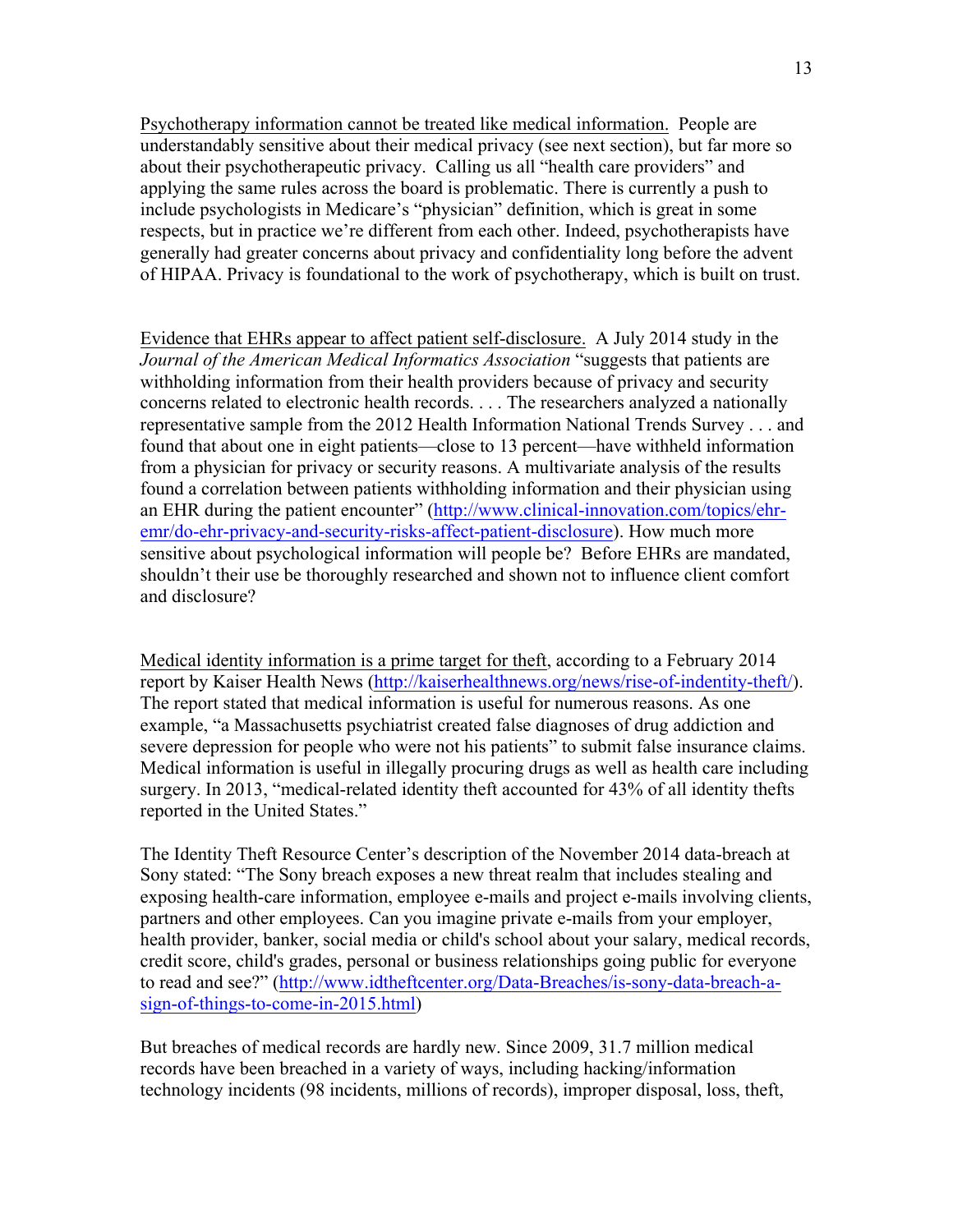and unauthorized access/disclosure

(http://www.hhs.gov/ocr/privacy/hipaa/administrative/breachnotificationrule/breachtool.h tml). The president of the American Medical Association Board, Robert Wah, has stated: (http://www.benefitspro.com/2014/07/14/ehr-security-breaches-on-the-rise?page=2):

"What I think it's going to lead to, if it hasn't already, is an arms race between the criminal element and the people trying to protect health data. 'They're seeking health records because they can do huge financial, fraudulent damage, more so than they can with a credit card number or Social Security number.'"

In April, 2014, "the FBI warned healthcare organizations that their electronic data protection systems were lax compared with other sectors. 'Health data is far more valuable to hackers on the black market than credit card numbers because it tends to contain details that can be used to access bank accounts or obtain prescriptions for controlled substances'" (http://www.policymed.com/2014/08/electronic-health-recordsupdate-as-adoption-of-ehrs-increases-so-do-privacy-and-data-securityconce.html#sthash.8T0RTkrf.dpuf).

## How EHRs Protect Privacy

Encryption. Health Information Technology Standards mandate that electronically transmitted client information must be encrypted at a certain level (HIT Standards 170.210, see http://www.hipaasurvivalguide.com/hit-subchapter-d/hit-170-210.php). Your EHR vendor would be responsible for meeting this standard, and you would be trusting the vendor to do so. With EHRs, we must put our trust in others regarding what standards are deemed safe as well as their careful adherence to those standards. Control no longer in our hands.

Currently, encryption at levels Health and Human Services recommends (though does not enforce--see http://experts.niu.edu/law/organizations/law\_review/pdfs/full\_issues/30\_3/Wafa.pdf) may be unbreakable (http://www.computerworld.com/article/2550008/security0/the-clock-is-ticking-forencryption.html).

On the other hand, the Edward Snowden documents revealed that the National Security Agency has used its leverage with numerous companies to "insert vulnerabilities into Internet security products" (http://www.nytimes.com/2013/09/06/us/nsa-foils-muchinternet-encryption.html?pagewanted=4& $r=3$ &hp). Ed Black, president of a computer trade group, has stated: "By secretly embedding weaknesses into encryption systems in order to create a 'back door' for surveillance access, the NSA creates a road map for similar cyber-incursions by others with less noble intentions"

(http://www.bloomberg.com/news/2013-09-06/nsa-code-cracking-puts-google-yahoosecurity-under-fire.html).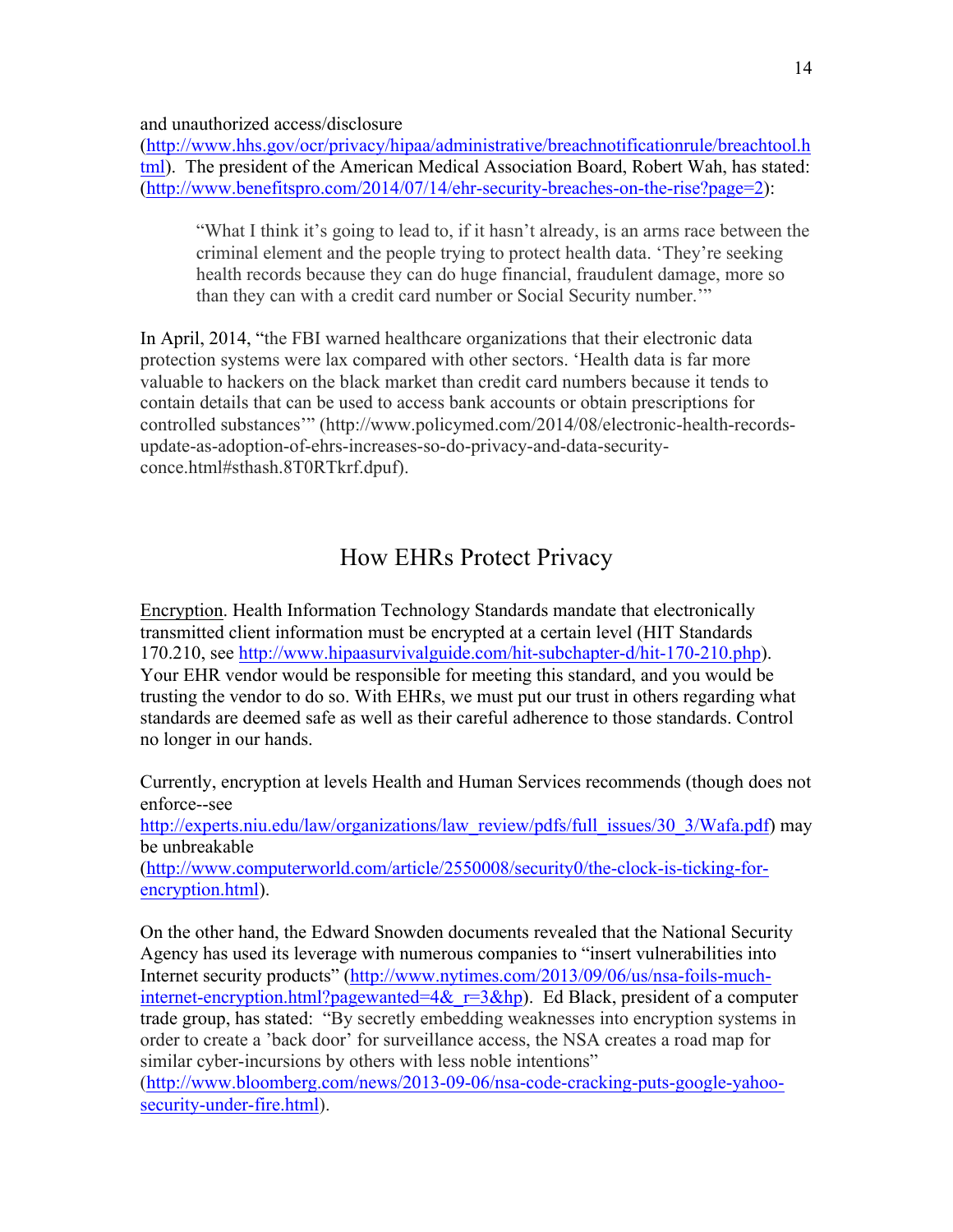The New York Times article linked in the above paragraph also stated: "How keys are acquired is shrouded in secrecy, but independent cryptographers say many are probably collected by hacking into companies' computer servers, where they are stored." [Apple dictionary: a server is "a computer that provides services (such as file services, mail services, or web services) to other computers or network devices." EHR vendors will provide their services via servers.]

The Snowden documents also revealed that the NSA is building a quantum computer "that could break nearly every kind of encryption used to protect banking, medical, business and government records … part of a \$79.9 million research program titled 'Penetrating Hard Targets'" (http://www.washingtonpost.com/world/nationalsecurity/nsa-seeks-to-build-quantum-computer-that-could-crack-most-types-ofencryption/2014/01/02/8fff297e-7195-11e3-8def-a33011492df2\_story.html). If the NSA is doing so, unquestionably other entities around the world, both government and criminal, are doing so as well. The internet is like the bar in Star Wars. What dangers lurk there are difficult to know and difficult to predict.

Audit logs. In addition to encryption, Minnesota law provides a sort of back door safeguard called an "audit log," which records the identity and date of a provider accessing patient information (144.293, Subd. 8(b)). One can presumably then run a report to see who has accessed the EHR. Further, patient compensatory damages are provided for when a provider accesses this information in a non-emergency situation without permission (144.298, Subd. 2,

https://www.revisor.mn.gov/laws/?id=147&year=2007).

Data Segmentation. Technology is being developed for data segmentation, by which specific parts of a client's EHR can be hidden from providers with whom the patient chooses not to share that information

(http://www.ihealthbeat.org/articles/2014/6/5/samhsa-to-hold-public-meeting-on-patientconsent-rules-and-ehrs). I'm unclear how this technology fits with Minnesota law or what difference it would make, given that all information would presumably still be available in an emergency and none otherwise without consent.

Annual updates of security procedures. Another strategy for keeping health care information safe, described in the HITECH Act, is a mandate that the Secretary of Health and Human Services "annually issue guidance on the most effective and appropriate technical safeguards" to meet security provisions

(http://www.hipaasurvivalguide.com/hitech-act-13401.php). This plan implicitly acknowledges that security strategies will not remain stably effective. Hackers and criminals continue to improve their techniques. What happens in the gap between hacker advances and the annual update?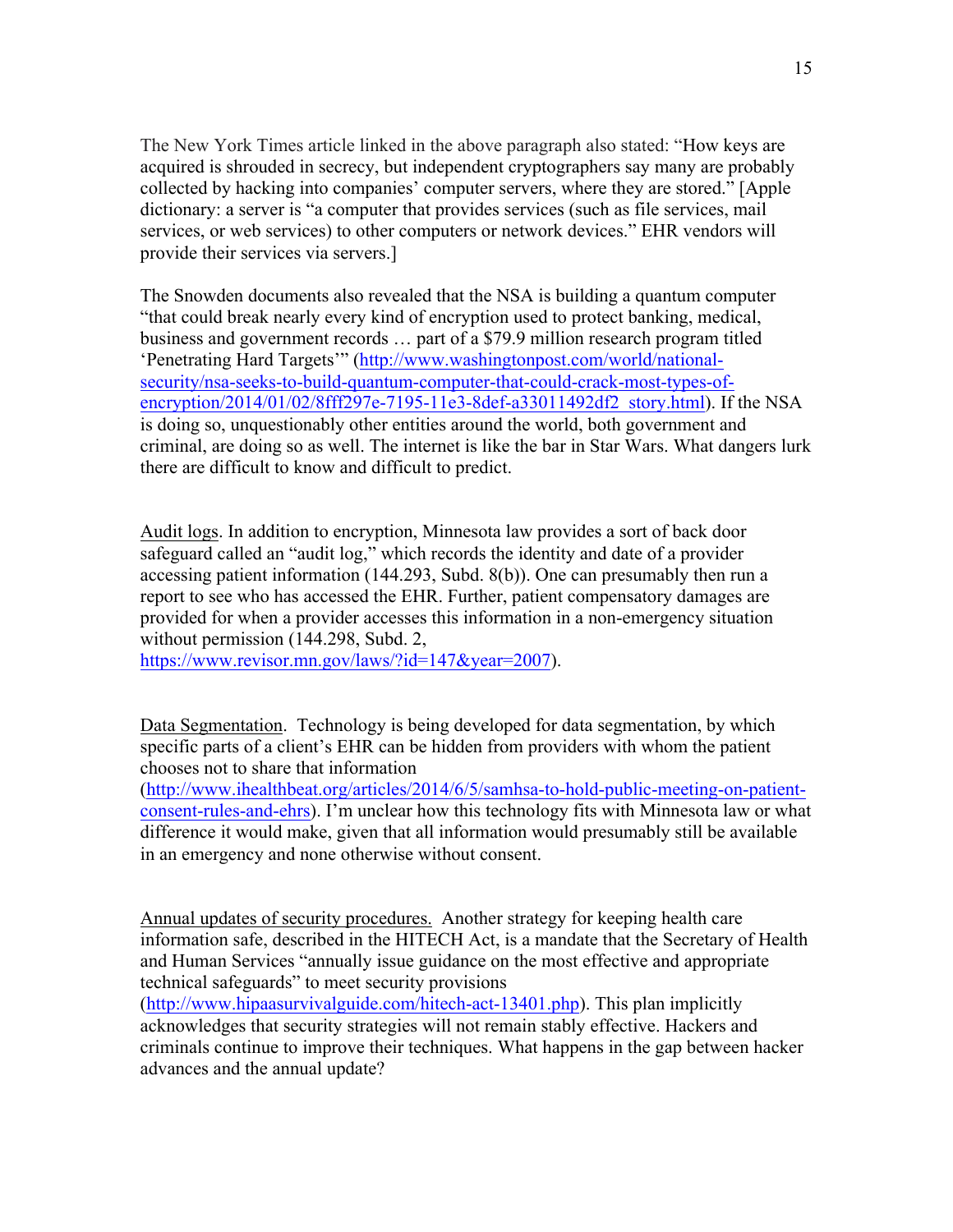## Problems with EHR Security

These are complex issues. There may or may not be errors in some of what I've written above or below. I'm eager for feedback from others, including you and I hope in time MDH. But whether or not there are a few errors here, a clear picture emerges about the security vulnerabilities of EHRs.

I've studied EHRs for three months. If I'm unsure about some of these issues, you're likely to be as well. The use of EHRs takes client security largely out of our hands and understanding. With EHRs, we cannot assure clients that we are anything close to fully responsible for the privacy of what they tell us.

#### Potential Access by Many

First, balanced against the safeguards outlined above are the numberless entrances into the online EHR universe. There are, for example, 9000 Urgent Care Centers in the United States (http://www.beckershospitalreview.com/lists/25-things-to-know-about-urgentcare.html). In my understanding, several physicians and perhaps other personnel at each ER will have access to EHRs in the cloud. In addition, all Minnesota health care providers (and eventually all medical providers, chiropractors, etc., etc. in Minnesota? in the United States?) will have access to EHRs.

Further, it's not just health care providers who will have access to EHRs. All EHR vendors will have access to them. That is, at least some vendor personnel will obviously have access to the encryption key they use to decrypt their EHRs. I'm unclear how they will handle passwords, but providers will lose their passwords and need to retrieve them. Where will they be stored, and which vendor personnel would potentially have access to them? I asked two vendors about their plans for limiting access to encryption keys and passwords but did not receive a response.

So the first problem is that so many people have access. True, any access to an EHR would be electronically recorded, and penalties would exist for wrongful access. But who would be responsible for committing time and financial resources to monitoring such incursions? Would access reports be sent to providers automatically, and how would they know access was legitimate or not without time-intensive work? Would health care providers, who are overworked, have the time to check such things? The four-year breach of the electronic medical records of the five-hospital Riverside Health System in Virginia, announced in December 2013, was discovered via a "random company audit" (http://www.healthcareitnews.com/news/four-year-ehr-breach-raises-eyebrows).

Al Saikali, a partner in a Miami data security company, has said, "With so many hands on a medical record and the copies of the medical record, there are plenty of opportunities for unauthorized access or acquisition of those records" (http://www.benefitspro.com/2014/07/14/ehr-security-breaches-on-the-rise?page=2). Wendy Franklin, Director of Development and Human Relations at North County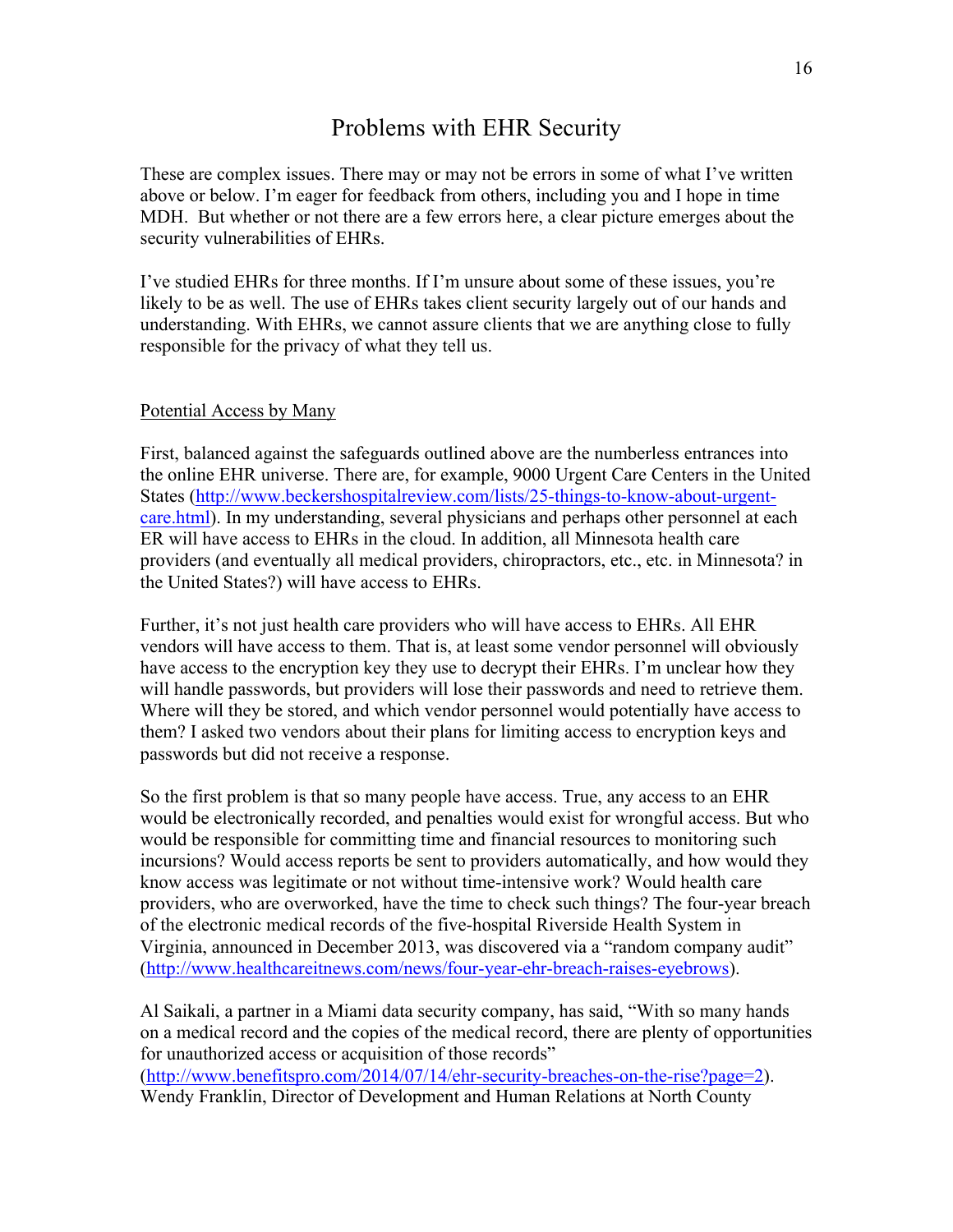Hospital in Newport, VT, has stated that although the hospital encrypts most of its health records and audits access to them, "the hospital largely has to rely on the honor system" http://kaiserhealthnews.org/news/rise-of-indentity-theft/.

Of course, access reports merely note when the horse is out of the barn. They are retrospective. And what about health care or vendor personnel stealing passwords or encryption keys, leaving for another job, and selling them on the black market a few months later?

I wouldn't worry so much in these directions if it were not for the countless, faceless individuals, including criminal elements, who will have the potential to access EHRs, who together increase the chances of breaches far above the locked file cabinet. This fact alone raises legitimate questions about the wisdom of imposing a strict mandate for EHR adoption.

#### Stolen passwords

Employees are not the only people who can engage in password theft. As one example, in August 2014, the *New York Times* reported that Russian hackers had stolen 1.2 billion user name and password combinations

(http://www.nytimes.com/2014/08/06/technology/russian-gang-said-to-amass-more-thana-billion-stolen-internet-credentials.html?  $r=0$ ). Encryption won't protect security if the password and username to your EHR account are stolen.

Any health care professional is vulnerable to password loss. Some say, "Well, there are risks with any security solution." But when someone steals the key to your file cabinet, only your clients are placed at risk. When someone steals your password to the EHR universe, everyone's clients are placed at risk.

Again, in addition to health care professionals, vendors and systems administrators will have potential access to EHRs, which opens the door to client files wider. A parallel is the November 2014 Sony breach, which occurred because hackers were able to steal "the computer credentials of a Sony systems administrator to get access to Sony's computer system" (e.g., http://ktla.com/2014/12/18/hackers-stole-credentials-of-sony-systemsadministrator-report/).

#### Malware

Malware can do several things. "When the device is in use and the user has been authenticated to the storage encryption solution, malware could access decrypted files and transfer copies of them to external hosts or extract sensitive information from them. Other examples are an attacker disabling or reconfiguring storage encryption . . . [and] malware installing a keylogger that captures passwords used for storage encryption authentication" (http://csrc.nist.gov/publications/nistpubs/800-111/SP800-111.pdf).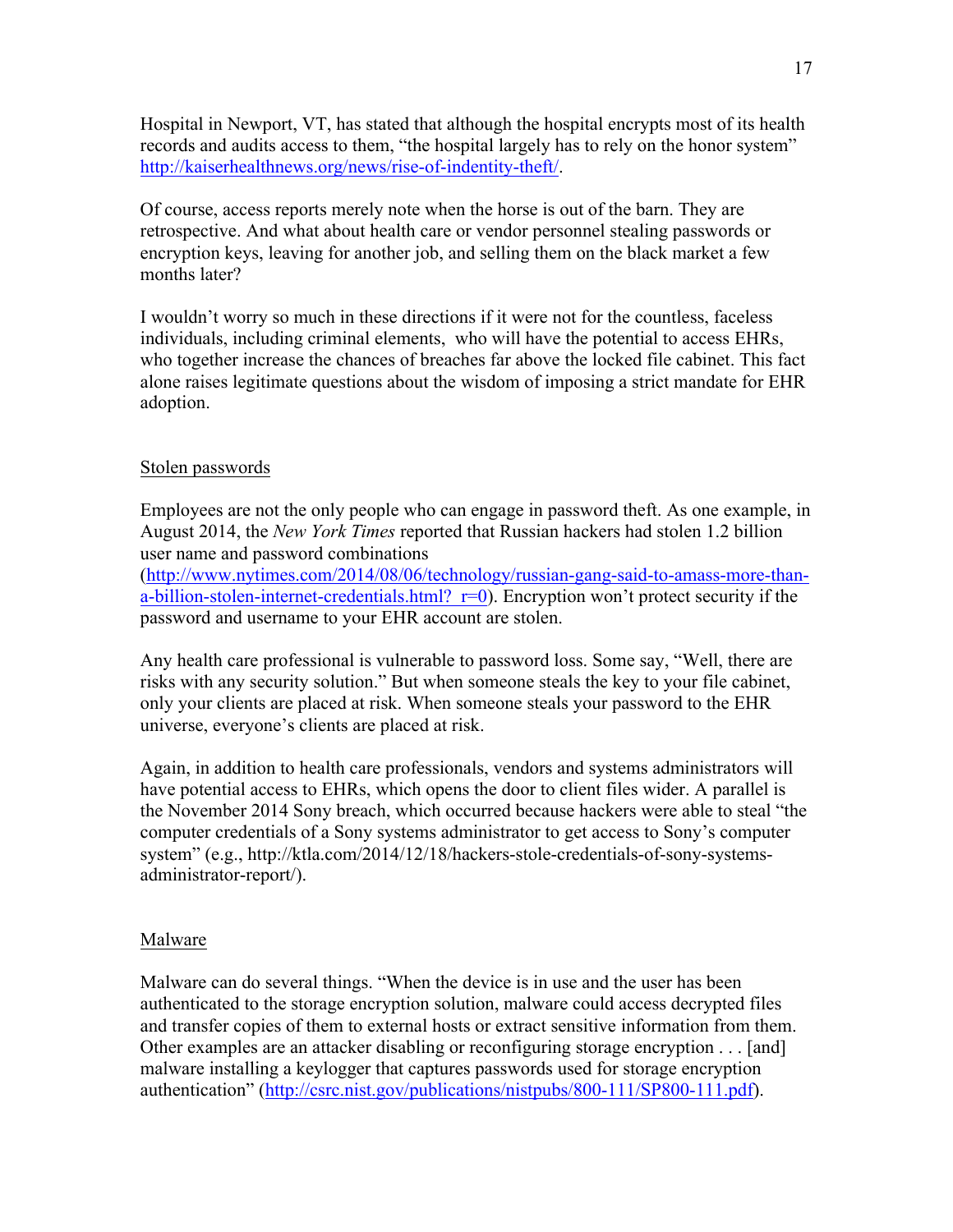So when you are accessing a client EHR on your computer, it is decrypted, and malware could take a snapshot of the information and send it over the internet to another site. And a malware keylogger can steal your password, allowing access to all your client EHRs as well as to the EHRs of others.

According to the 11.30.14 *60 Minutes* feature on malware, "Swiping Your Card" (http://www.cbsnews.com/news/swiping-your-credit-card-and-hacking-and-cybercrime/):

- "The number of reported illegal intrusions into the computer systems of U.S. companies is at a record high this year and climbing."
- "2014 is becoming known as the 'year of the data breach.'"
- The CEO of cybersecurity company FireEye, Dave DeWalt, stated: "Nearly" every company is vulnerable" and "Ninety-seven percent of all companies are getting breached."
- The Target breach "started when criminals stole the username and password from one of Target's vendors -- a Pennsylvania heating and air conditioning company. The credentials got them into Target's network without attracting attention. Once inside they easily spread to thousands of checkout terminals in nearly every store. The hackers then installed malicious software, or malware, to record card swipes."
- DeWalt also stated: "On average the breaches from the time of infection, from when the bad guys get in to the time they are discovered, is a whopping 229 days."

But malware can remain hidden much longer. A version called Regin, which can "grab passwords, monitor network traffic and gather information from the computer's memory," had been operating on and off since 2008 until Symantec reported its existence on November 23, 2014. Versions of it may still be operating

(http://bits.blogs.nytimes.com/2014/11/24/symantec-discovers-spy-code-lurking-oncomputer-

networks/?mabReward=RI%3A7&action=click&pgtype=Homepage&region=CColumn &module=Recommendation&src=rechp&WT.nav=RecEngine&\_r=0). "Undeniably a spy tool," Regin has been used to gather information from numerous entities, including "academic researchers, individual and small businesses." Regin is now known, at least some versions of it. It is, of course, impossible to know what malware remains unknown or what new iterations of malware may be developed in the future.

How does malware get installed in a computer? In the *New York Times* article linked in the above paragraph, Symantec was quoted as stating that in one case, Regin "directed victims to spoofed versions of popular websites, then downloaded malware onto their machines." But a wide variety of methods exists. The IT department at Cornell states (http://www.it.cornell.edu/security/safety/malware/):

Malicious software, such as viruses, worms, and Trojan horses, collectively known as malware, can end up on your computer via email attachments and driveby downloads. It can sneak in when you download free software, especially free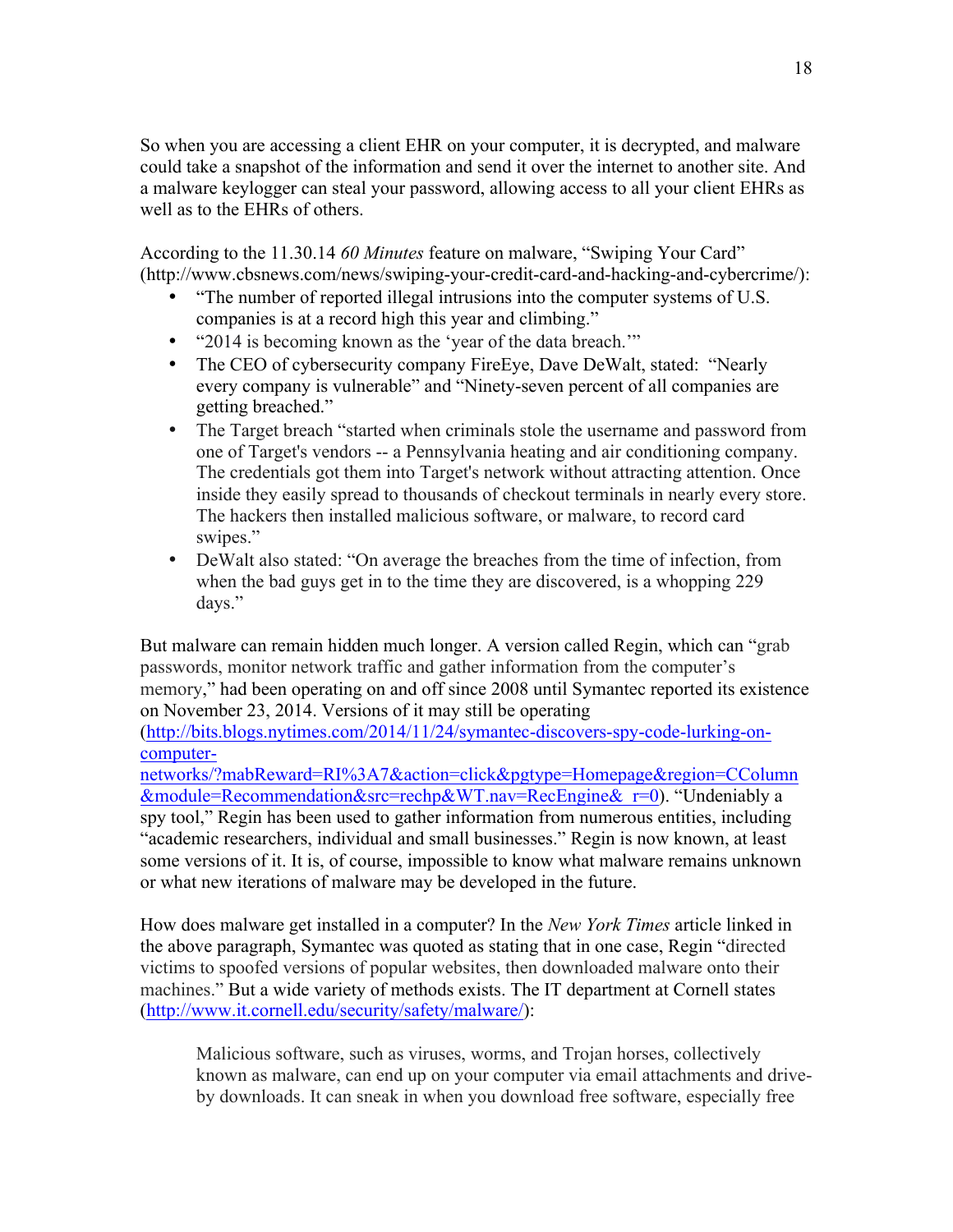antivirus software. It lurks in seemingly innocuous ads, and takes advantage of vulnerabilities in peer-to-peer (computer networking) programs.

There is really no guaranteed solution to prevent malware from invading your computer, especially since criminals spend a lot of time keeping ahead of the curve to find new and innovative ways to break down your computer's security defenses.

It's even conceivable that malware could be installed on your computer by a vendor, knowingly or unknowingly. A reliable way to prevent malware infections might be to stay off the internet, never install new software, and never allow other people access to your computer.

According to a 12.11.14 *New York Times* article, both Windows—which updates itself monthly with security patches—and yes, even OS X are vulnerable to malware (http://www.nytimes.com/2014/12/11/technology/personaltech/keeping-up-withwindowsupdate.html?mabReward=RI%3A6&action=click&pgtype=Homepage&region=CColum n&module=Recommendation&src=rechp&WT.nav=RecEngine&\_r=0).

Security patches and antivirus updates are critical. Prior to the appearance of each corrective update, however, risk to client privacy would exist.

"As secure as online banking"

Claims have been made that "cloud-based EHRs are as secure as online banking" (http://www.ihealthbeat.org/insight/2013/physicians-divided-on-cloudbased-ehrs), and that "web-based EHR systems achieve HIPAA compliance through data centers with bank level security" (http://www.poweryourpractice.com/practice-management/5 advantages-of-a-cloud-based-ehr-for-small-practices/).

But DeWalt in the *60 Minutes* feature cited above stated: "Even the strongest banks in the world—banks like JPMorgan ... can't spend enough money or hire enough people to solve this problem." JPMorgan's network was hacked last summer, which took the bank more than two months to discover (http://dealbook.nytimes.com/2014/11/06/anothersecurity-fix-made-to-jpmorgan-chase-corporate-challenge-charity-racewebsite/?mabReward=RI%3A8&action=click&pgtype=Homepage&region=CColumn& module=Recommendation&src=rechp&WT.nav=RecEngine). In this breach, "hackers may have accessed the secure information of approximately 83 million of its accounts" (http://www.idtheftcenter.org/Data-Breaches/jpmorgan-confirmsdata-breach-affecting-83million.html).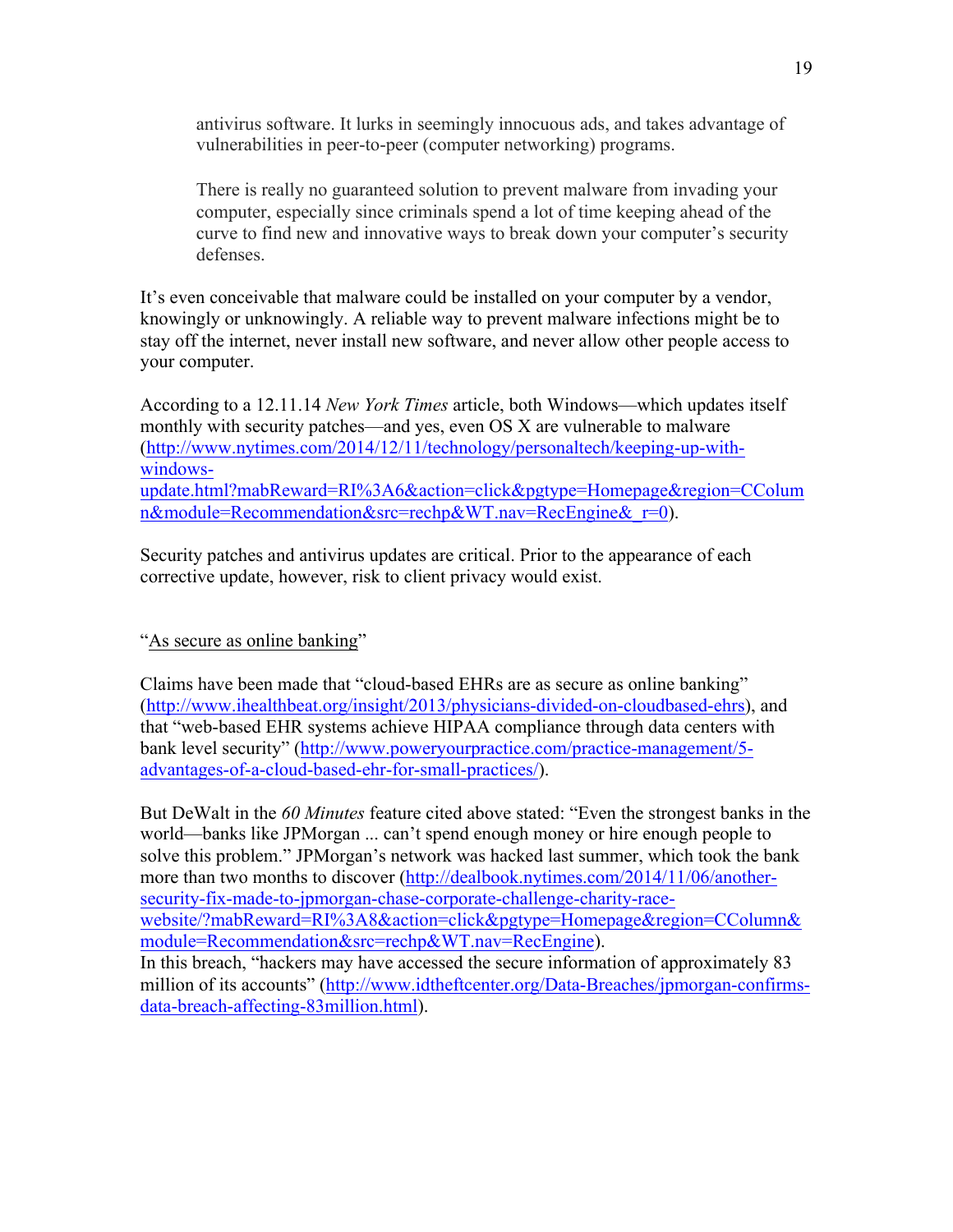#### "The year of the data breach"

"The year of the data breach," in the words of the *60 Minutes* feature discussed above, has seen the heartbleed bug and well-publicized breaches at Target, Michaels, PF Changs, the White House, Home Depot, Forbes, the United States Postal Service, and Sony. But the problem is immeasurably more extensive. A recent Price Waterhouse (PwC) survey of security breaches found that "the total number of security incidents detected showed an increase of 48% over 2013," totaling 42.8 million (http://www.pwc.com/gx/en/consulting-services/information-securitysurvey/index.jhtml).

Last year was no slouch either. According to the IBM security division, the average American company experienced 16,856 attacks in 2013 (Grossman, L, The Code War, TIME, 7.21.14, p.25).

#### HHS's prescription for "secured PHI" isn't reassuring

HHS requires only breaches of unsecured protected health information to be reported (p. 42741, column 1, http://www.gpo.gov/fdsys/pkg/FR-2009-08-24/pdf/E9-20169.pdf). One might think, then, that everything will be fine if one follows closely the HHS rules for securing data, such as encryption.

But the definition of "unsecured PHI" appears to have a retrospective back door. That is, client data that once would be defined as secured becomes defined as unsecured if it is breached. Specifically, it's "unsecured" if means haven't been used to "render protected health information unusable, unreadable, or indecipherable to unauthorized individuals" (p. 42741, column 1, http://www.gpo.gov/fdsys/pkg/FR-2009-08-24/pdf/E9-20169.pdf). And to meet the "unusable, unreadable, or indecipherable" criterion, it must be encrypted AND "the confidential process or key that might enable decryption has not been breached" (p. 42742, column 3). Bottom line: if it's been breached, encrypted or not, it's not "secured" any more.

According to some of the information discussed earlier, such breaches might occur via employees, keystroke-logging malware, or hacking into companies' computer servers. Inspecting the HHS's wall of shame

(http://www.hhs.gov/ocr/privacy/hipaa/administrative/breachnotificationrule/breachtool.h tml), I wasn't able to determine which breaches involved PHI that had been encrypted yet breached via password or encryption key theft.

#### Breaches of personal information appear to be increasing

• *New York Times*, 8/5/14: "There is worry among some in the security community that keeping personal information out of the hands of thieves is increasingly a losing battle. . . . For all the new security mousetraps, data security breaches have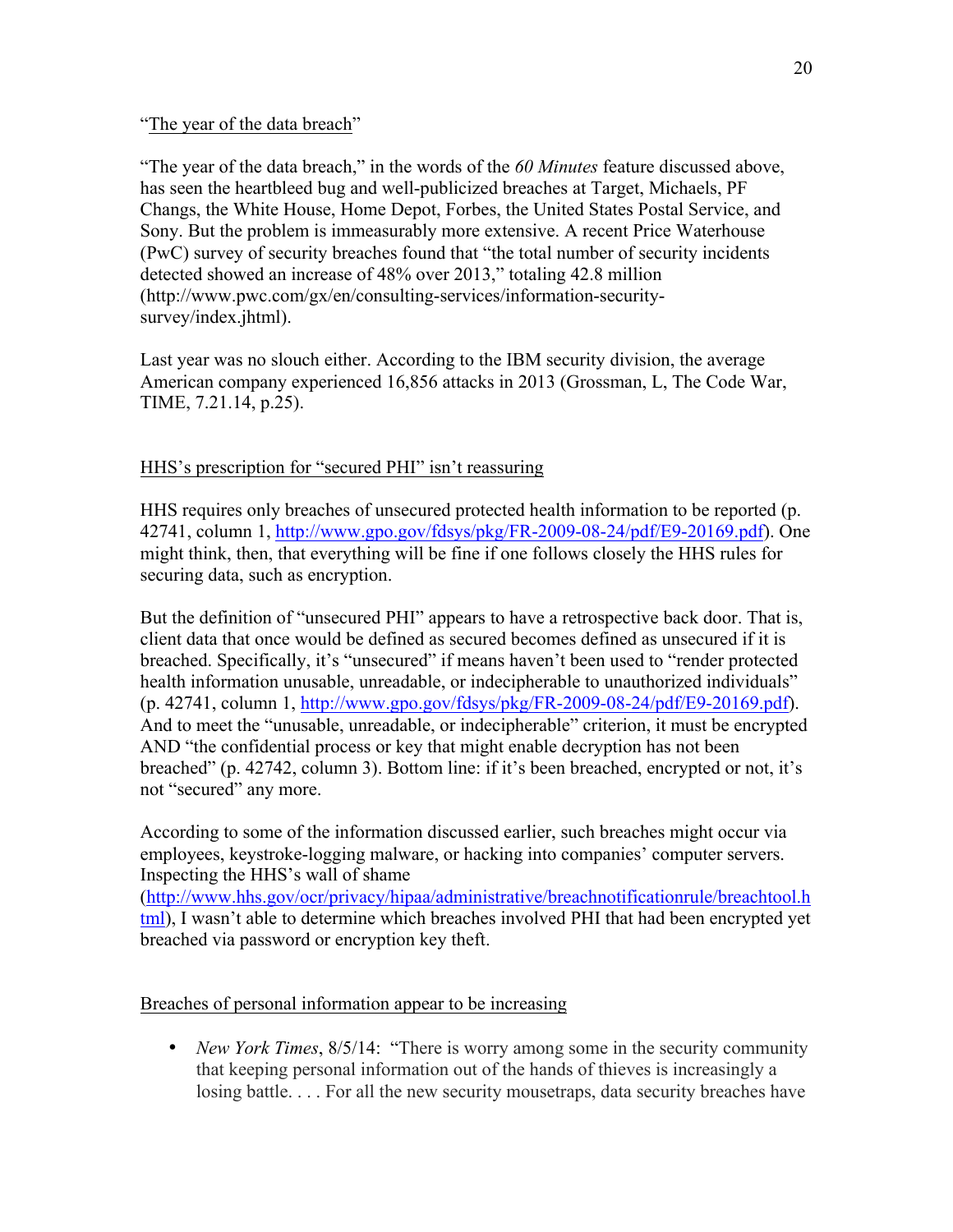only gotten larger, more frequent and more costly"

(http://www.nytimes.com/2014/08/06/technology/russian-gang-said-to-amassmore-than-a-billion-stolen-internet-credentials.html? $r=0$ ).

- Lillian Ablon of the Rand Corporation was quoted in the same article: "The ability to attack is certainly outpacing the ability to defend."
- And the *60 Minutes* feature quoted above: "The number of reported illegal intrusions into the computer systems of U.S. companies is at a record high this year and climbing."
- Numerous other sources are saying the same specifically about EHR breaches just google "EHR breaches on the rise" (not in quotes).

## Are EHRs Crucial to Providing Clients with the Best Possible Treatment?

Don't the best medical and psychological treatments both crucially depend on easy, *rapid* communication between these two professions? I don't see this, unless we're talking about certain types of integrated care settings such as pain or rehabilitation clinics, primary care centers, or medical specialty environments in which interprofessional teams work together and patients have multiple same-day appointments. (Whether these environments ought to have interoperable EHRs that make patient records available via the internet, or whether their electronic medical records should be limited to within-clinic computer systems, is an open question).

Outside of such settings, *rapid* accessibility of each other's diagnostic and treatment information by psychotherapists and physicians appears rarely useful. The discussion of the ER scenario above in the section on the 12/5/14 meeting addressed this question as well. Again, it makes little sense to risk the privacy of all psychotherapy clients for the benefit of a small fraction of ER patients, assuming this information would have any use at all in an ER.

Apart from rapid accessibility, do EHRs aid communication between professions? Surely they do. At the same time, are there easy work-arounds? Surely. For example, adults know their medical information and would also have access to it via their EHR portal. Clients can carry psychologist requests for specific medical assessments, for example related to anxiety disorders, by hand. If mailed, they would arrive long before a medical appointment occurred. The ease of communication via EHRs, a clear positive, does not appear in practice to buy us much when weighed against the risks.

Underlying this discussion is the fact that none of the psychotherapists I've interviewed on this subject who work outside of medical contexts have seen the need to interact with any client's physician more than exceedingly rarely.

What about communicating with a new client's last psychotherapist? I have never encountered a need to communicate *rapidly* with a past psychotherapist. And in these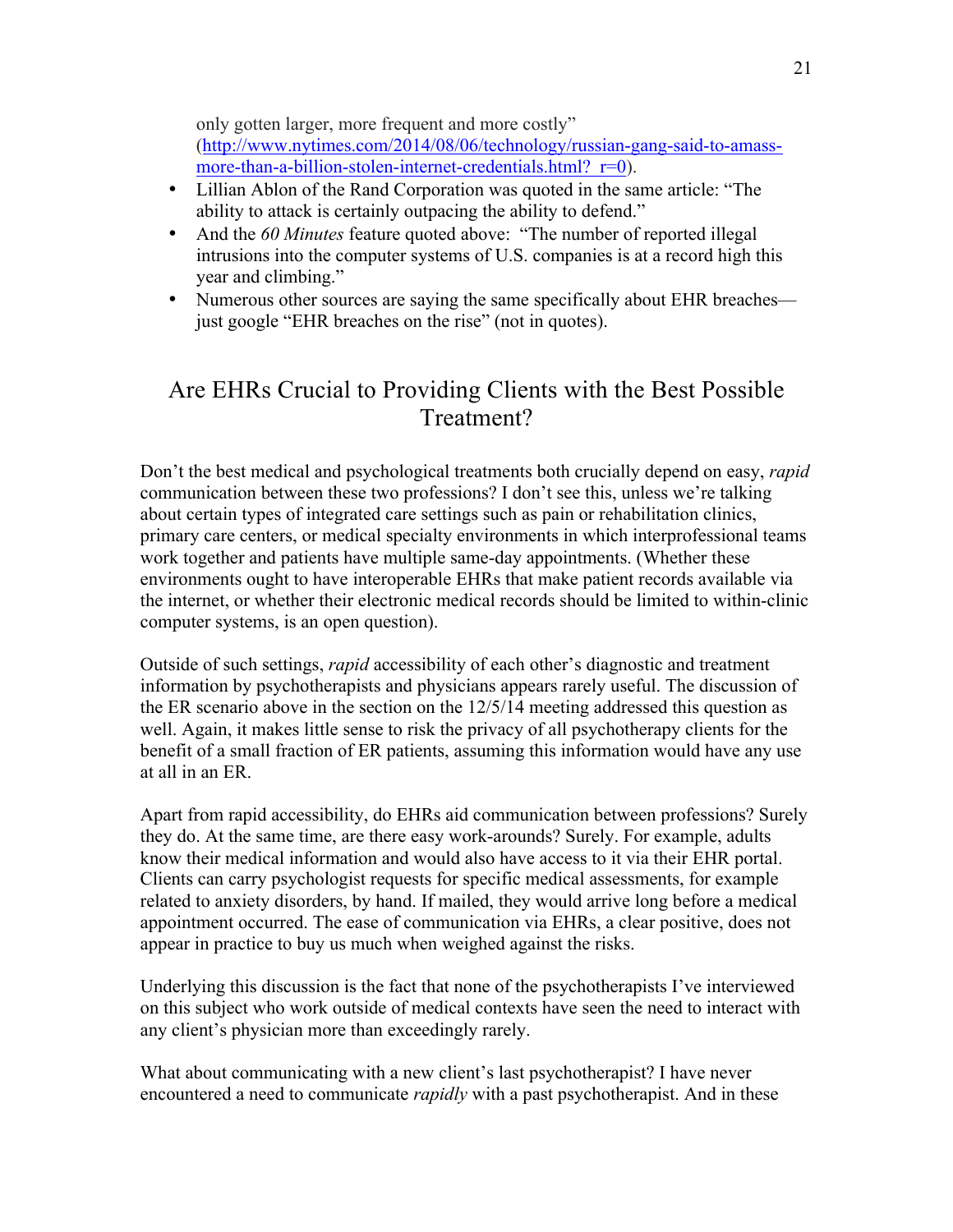cases, the phone may well be the best tool. Moreover, there are arguments on either side as to whether it is helpful to communicate at all with a past therapist about clients who are not significantly impaired.

At the bottom line, the risk to client privacy discussed above appears to greatly outweigh the convenience of having client information easily accessible on the internet.

## The Unique Value of Smaller Psychotherapy Practices

We hear that smaller practitioners are being pushed out of the healthcare market. That larger entities will take over—behavioral health homes, accountable care organizations. And that small providers can now become part of a larger group—via EHRs.

But smaller settings have something unique to offer clients in the absence of EHRs: greater privacy as well as the greater feeling of privacy, which support effective psychotherapy. Larger settings may be fine for some, and the privacy of walking into a smaller clinic or private office is great for others. Strictly promoting one delivery model irresistibly recalls the wholesale loss of animal and plant species around the world. Every part of the ecosystem has a use and purpose and something of value to offer. Offering variety and choice reaches the greatest number of suffering human beings.

Unfairness to small practices. The EHR mandate would erode the added level of privacy that small providers are uniquely able to offer. Further, smaller, private providers who have practices of about five client hours per week (of whom I know several) would need to purchase: 1) internet service at their offices; 2) EHRs; 3) computers.

### Summary

My purpose in writing is not to present a blanket argument against EHRs but rather against a *mandate* for their use with all psychotherapists and all clients. Internet security breaches are at an all time high and have been getting worse. Encrypted information is not always safe. EHRs aren't particularly useful to many psychotherapists or their clients relative to privacy threats to deeply personal information. Medical identity information is a prime target for theft. Minnesota is unique in mandating universal adoption of EHRs but is doing so on the basis of a law passed in 2007, well before the magnitude of data security threats and the costs associated with them were known. Our state is taking risks by sailing into uncharted waters regarding client privacy in service of an efficiency that has little value for many psychotherapists and their clientele.

Use of EHRs should be a clinical decision made between a client and psychotherapist after careful consideration of risks because it potentially affects the therapy itself. Psychotherapy requires not just privacy but the *feeling* of privacy, and evidence exists that EHR use inhibits disclosure. The security risks of EHRs may well turn out to be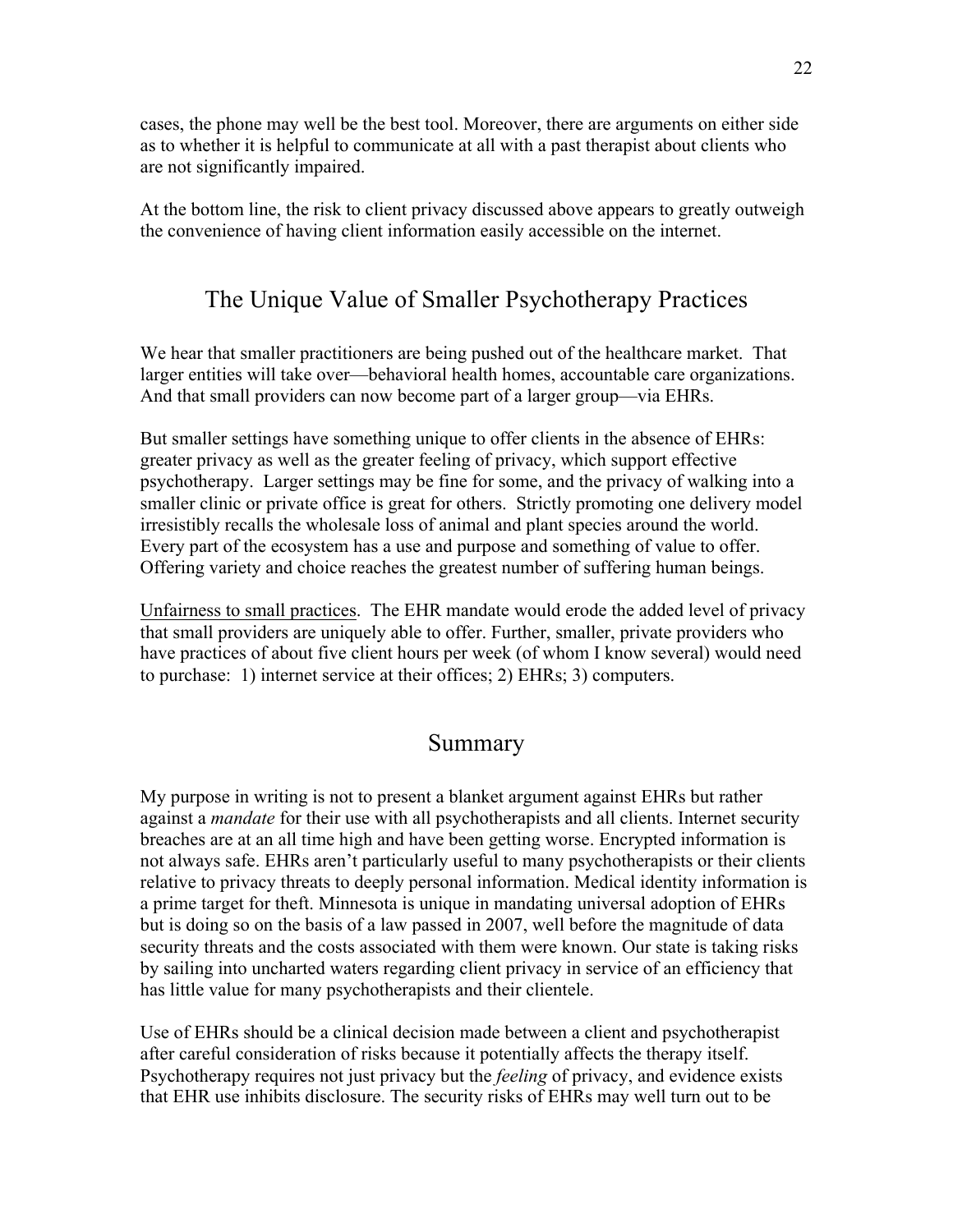unsolvable, in part because of the countless human beings, all of us imperfect, who would have potential access to a client's EHR. At this point in history, the internet shows no signs of becoming a place where security is assured. Clients and providers should be thoroughly conversant with the advantages of EHRs but have choice in whether to use them.

In writing to psychotherapists and other stakeholders, I am interested in eliciting other perspectives as well as feedback about anything I may have gotten wrong. But I am also interested in taking action to solve some of the problems associated with a blanket mandate.

## **Ouestions**

Things we hear said among colleagues, in a statement like this one, at a seminar, or in informal conversation with MDH contacts may or may not be completely accurate. It's important to have answers to our questions in writing—that is, in a formal MDH document or in law. The following questions relate to various levels of safety for client privacy:

- Can psychotherapy notes be kept out of the EHR?
- Will MDH clarify the definition of "health care providers"—i.e. those to whom the mandate applies [see, "To Whom Does the Mandate Apply?"]? For example, does this definition allow exception for psychotherapists who do only fee-forservice work or who do only coaching or life enhancement work?
- Must a psychotherapist giving free services to a client record psychotherapy information about that contact on an EHR? [See "To Whom Does the Mandate Apply?"]
- If a client does not wish to have any information written on an EHR, does any law prohibit a provider from honoring this request?
- If a client refuses to have a psychotherapy EHR, would this mean the client couldn't have a medical EHR? [See "To Whom Does the Mandate Apply?"]
- At larger, multidisciplinary clinics, what alternatives to EHRs might exist that would have the efficiency and convenience of EHRs without as much risk?
- Is there anything in law or ethics prohibiting a therapist from refusing to see clients who request an EHR (say, owing to privacy concerns—i.e., reasonably founded concerns that doing so could harm the client) and referring them elsewhere?
- If psychotherapists do not see clients who request EHRs or if all their clients refuse EHRs, and if none of this violates any law or rule, do psychotherapists still need to buy and somehow use an EHR? (I raise this odd question because the answer was "yes" at the 11/20/14 seminar. On the other hand, in a 10.31.14 phone conversation, an MDH contact stated "probably not" and that MDH probably recommends "going with whoever is the governing entity for your health care type.")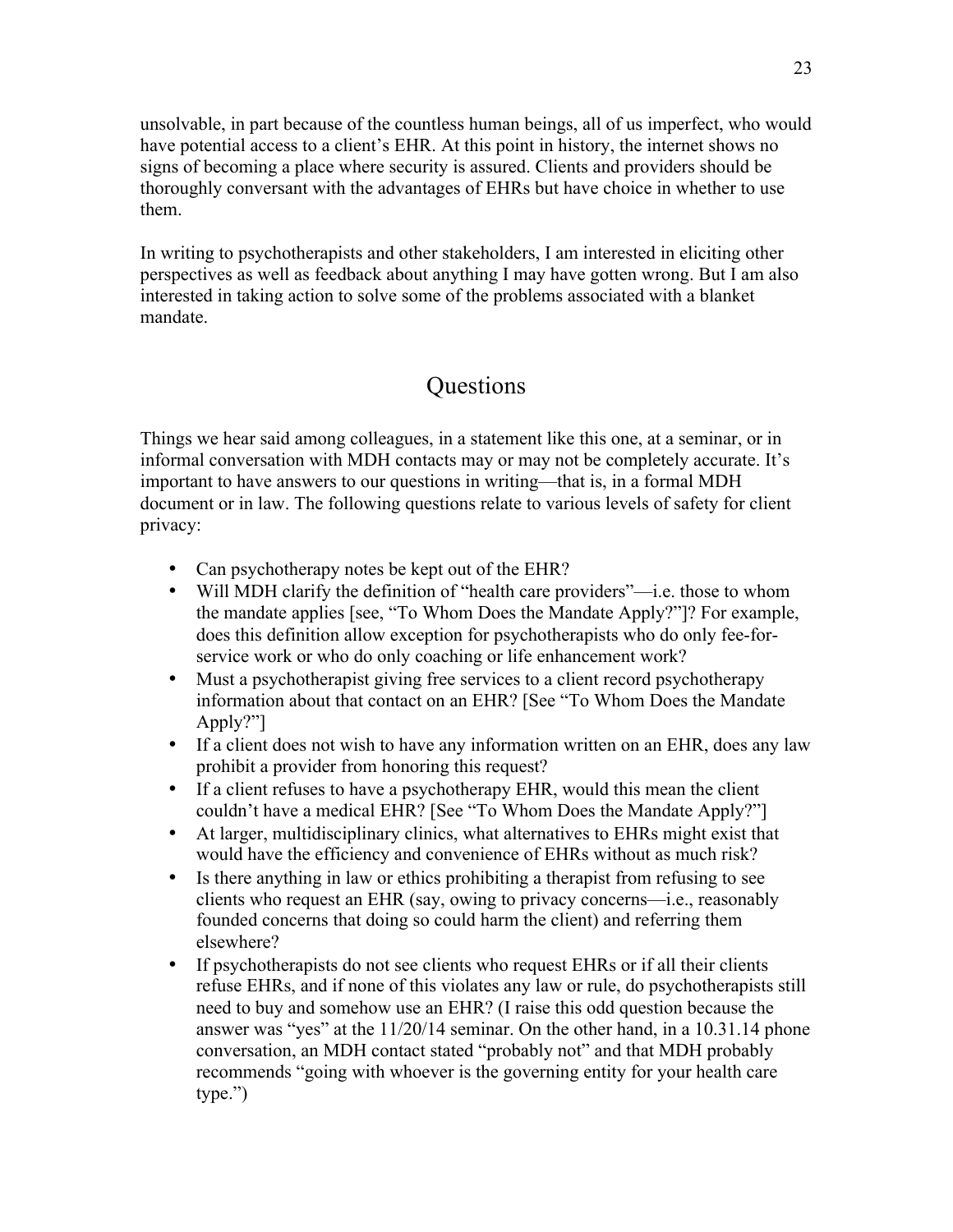• Is a scalable solution possible—a mandate that might apply to larger clinics but not smaller providers?

## Possible Next Steps

As stated in the cover email, there appear to be at least three general areas of hope:

- Can the Minnesota Department of Health support an interpretation of law that allows some psychotherapists and their clients choice in whether to use EHRs or not?
- Can the law itself be changed to allow the same?
- Can the law be successfully challenged?

Do enough people have the energy and motivation to work for change? Many hands make light work. Will several people lead? Can we create cells of activity? The following is a rough sketch of possible steps. Different people could:

- Find a way to get this document to other psychotherapist groups.
- Work with MDH to get answers to questions such as those in the last section.
- Create an email campaign or petition to the Commissioner of Health, Edward Ehlinger, MD, before his annual report is issued next month  $(\text{https://www.revisor.mn.gov/stattites}/\text{id}=62j.495 \text{ subd. } 2 (4)(c))$ ?
- Conduct email or petition campaigns to legislators? To others?
- Produce a newsletter to announce email campaigns, progress, etc.
- Work with the Board of Psychology—will the board, whose mission is to protect the public, interest itself in these issues?
- Learn and inform us of political strategies for changing the law.
- Create or sit on committees in our professional organizations, leading for example to lobbying.
- Write letters to the editor.
- Determine whether other professional groups will join us (a Rand study showed mixed reactions to EHRs among physicians- http://www.rand.org/pubs/research\_reports/RR439.html . . .would many support choice over mandate?).
- Determine whether a group like the ACLU would be interested in our issues with EHRs and privacy. "The ACLU's Project on Speech, Privacy, and Technology monitors the interplay between cutting-edge technology and civil liberties, actively promoting responsible uses of technology that enhance privacy protection, while opposing those that undermine our freedoms and move us closer to a surveillance society" (https://www.aclu.org/technology-and-liberty). Indeed, are there federal laws that this mandate, unique among the fifty states, violates?
- Plan and determine overall strategy, order of steps, and suggest other steps.